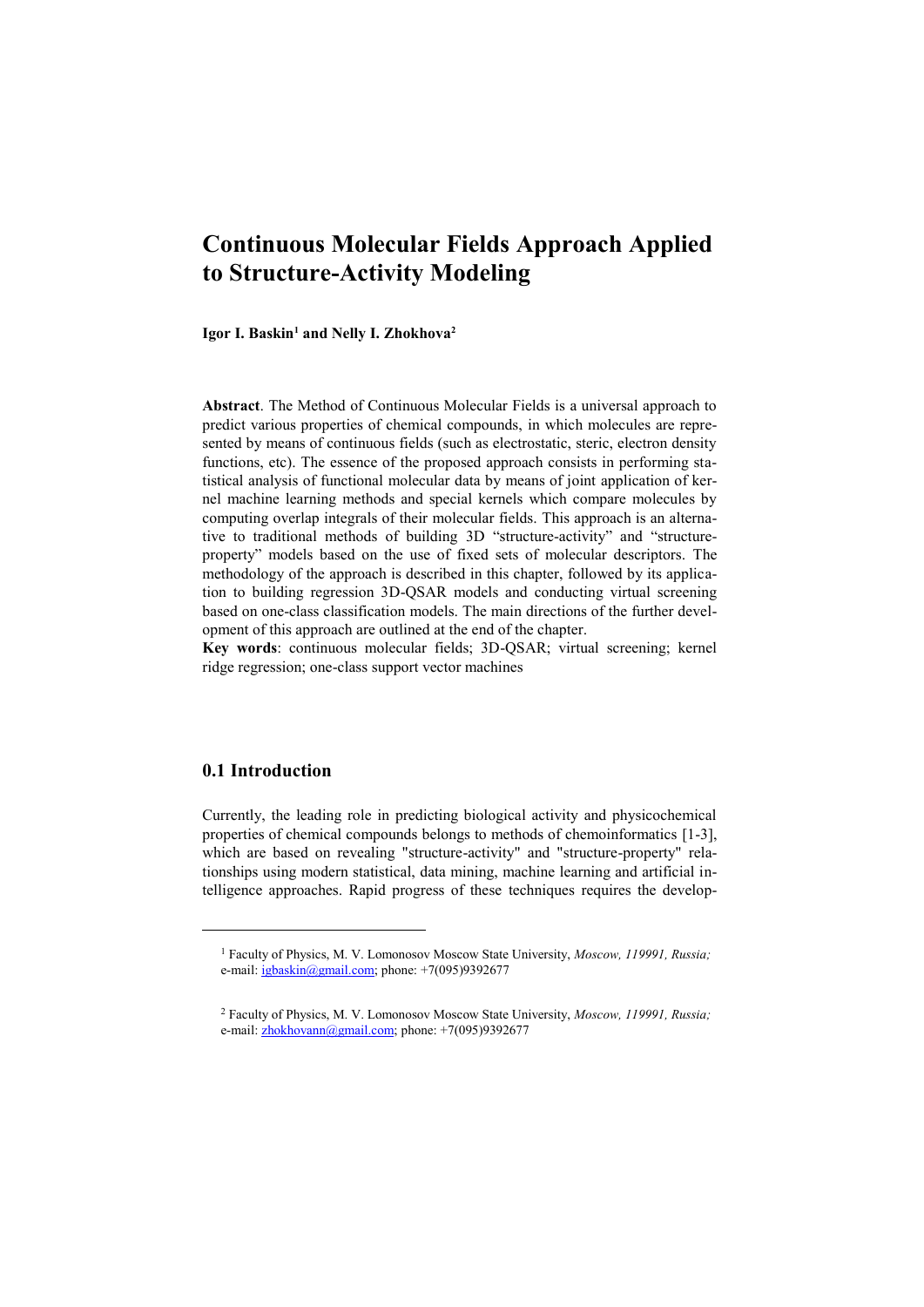ment of new tools of machine learning and data mining specially adapted to work with molecular structures of chemical compounds [4].

In this section, we consider a new approach to building "structure-activity" and "structure-property" models based on the use of continuous functions on space coordinates (called hereinafter *continuous molecular fields*) to represent molecular structures. Different types of molecular fields can be used for this purpose, including electrostatic, steric, hydrophobic, hydrogen bond donor and acceptor fields, etc. This way to describe chemical structures corresponds well to the physical nature of the molecules, which interact with the environment through molecular fields. The suggested approach is an alternative to traditional methods of representing chemical structures in SAR/QSAR/QSPR (Structure-Activity Relationships / Quantitative Structure-Activity Relationships / Quantitative Structure-Property Relationships) studies by means of fixed-sized vectors of descriptors derived from topological molecular graphs, as well as interaction energies with certain probes calculated at specific points in space (e.g., at the nodes of a hypothetic lattice).

So far, the direct use of continuous molecular fields in their functional form in statistical analysis was not possible because standard data analysis procedures can only work with finite and fixed number of features (molecular descriptors). Only recently, thanks to the development of the statistical learning theory [5] and the methodology of using kernels [6] in machine learning instead of fixed-sized feature vectors, it has become possible to process data of any form and complexity.

*The essence of the Continuous Molecular Fields (CMF) approach consists in performing statistical analysis of functional molecular data by means of joint application of kernel machine learning methods and special kernels which compare molecules by computing overlap integrals of their molecular fields* [7].

The principal novelty of our approach is the ability to conduct a statistical analysis of chemical data represented in the form of continuous molecular fields, i.e. an infinite number of attributes organized in a functional form. In this case, statistical model is not a function relating the values of some properties of chemical compounds with the values of several molecular descriptors, like in the case of traditional SAR/QSAR/QSPR models, but a functional relating the properties of chemical compounds with functions describing spatial distribution of molecular fields. As a result, the resulting models are characterized by continuous fields of model coefficients, which can be visualized in the same manner as molecular fields themselves to provide intuitive interpretation of the models and a deep insight into the nature of the corresponding chemical phenomenon. The principal advantage of this approach follows from a natural, accurate and comprehensive representation of molecules by means of continuous molecular fields.

In combination with kernel based machine learning methods, such as the Support Vector Machines (SVM) [8], the Kernel Ridge Regression (KRR) [9], the Gaussian Processes (GP) [10], etc., continuous molecular fields can be used to provide the quantitative prediction of various properties of chemical compounds. The feasibility of this was demonstrated by us earlier [7]. In conjunction with ker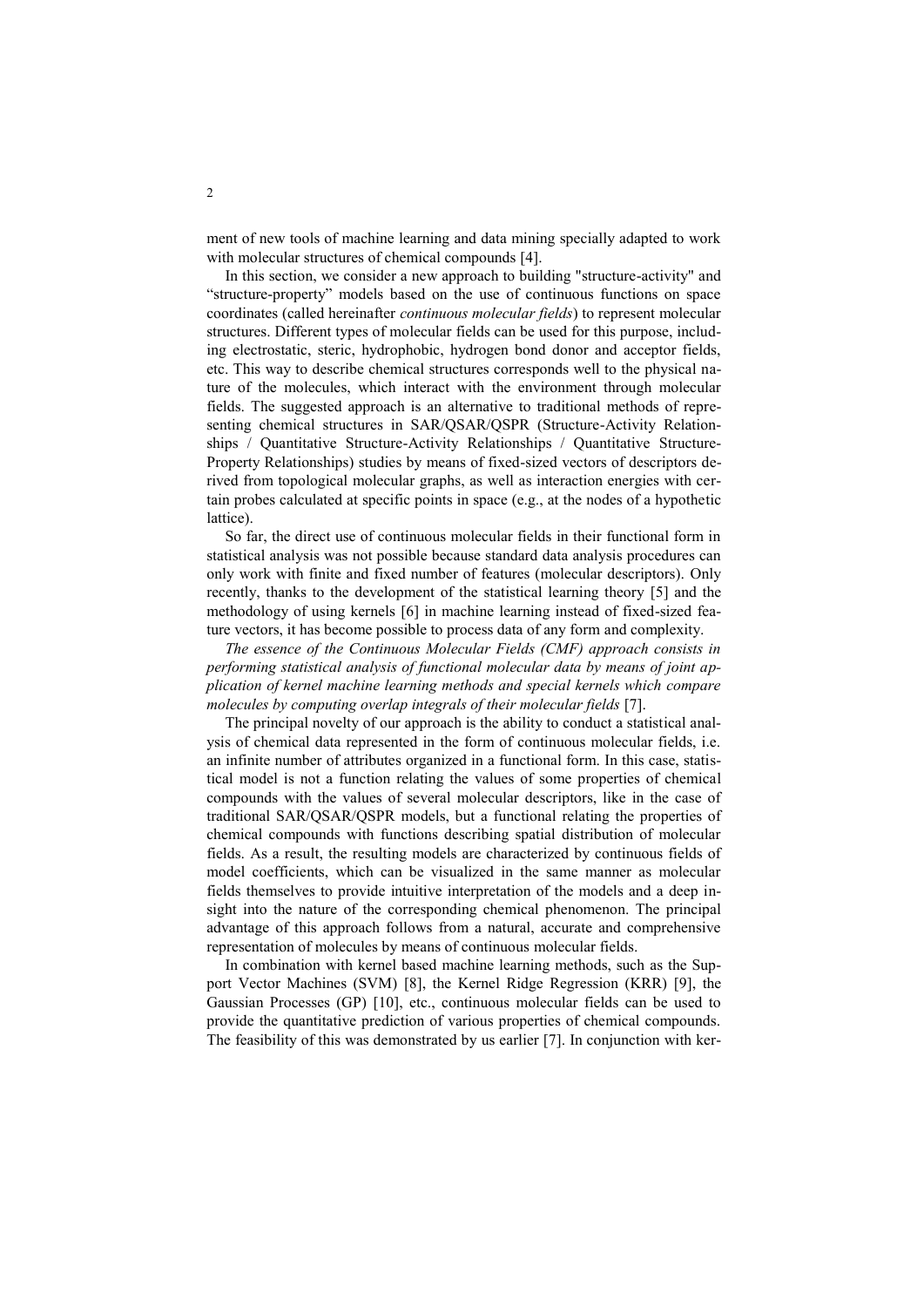nel-based methods of one-class classification (novelty detection), such as the One-Class Support Vector Machines (1-SVM) [11], the use of continuous molecular fields allows one to set up a ligand-based virtual screening procedure for searching huge databases of available chemical compounds and retrieving from them potentially biological active compounds (hits), molecular fields of which are similar to the "idealized configuration" (which reflects the structure of the corresponding binding site in biological macromolecule and can be viewed as a "negative image" of its molecular fields) learned by the corresponding one-class model. The feasibility of this approach in practice has also been demonstrated by us [12,13].

### **0.2 Method of Continuous Molecular Fields**

3D-QSAR approaches, in which information concerning the spatial structure of molecules is explicitly taken into account, play very important role in medicinal chemistry and drug design [14-16]. Most of them are based on the use of the molecular fields reflecting different types of intermolecular interactions in which molecules under study can be involved. Historically the first and still the most popular 3D-QSAR method is CoMFA (Comparative Molecular Field Analysis) [17], in which electrostatic interactions are approximated by means of the Coulomb law with point partial charges computed for each atom, whereas steric interactions are expressed using the Lennard-Jones potentials with standard force field parameters. Several other types of molecular fields, such as the hydrophobic [18], hydrogen bond donor and acceptor fields [19], molecular orbital fields [20], Estate fields [21], fields of atom-based indicator variables [22] are also used in the framework of the CoMFA method. In the CoMSIA (Comparative Molecular Similarity Indices Analysis) approach [23] the same types of molecular fields are approximated using the Gaussian radial basis functions. In the GRID method [24] the values of various types of molecular fields are computed as interaction energies with certain probe atom or group of atoms placed at grid nodes.

In all of the above approaches molecular fields are evaluated at node points of some imaginary grid surrounding the set of aligned molecules. The advantage of using such lattices lies in the possibility to use the values of molecular field potentials calculated at grid nodes as a vector of descriptors, which can further be fed to some standard statistical analysis procedure, usually PLS (Partial Least Squares) [25], in order to build regression QSAR models. Another appealing feature of this approach is the possibility to visualize the resulting regression coefficients using easily interpretable isosurfaces (usually colored according to the sign of coefficients and the type of the corresponding molecular field) surrounding the molecules. Nonetheless, this approach has certain considerable drawbacks. Indeed, it is necessary to: (1) choose biologically active conformation for each molecule; (2) align in space the training set of molecules; (3) build a lattice around such set of molecules; (4) choose molecular fields and compute their potentials at grid points;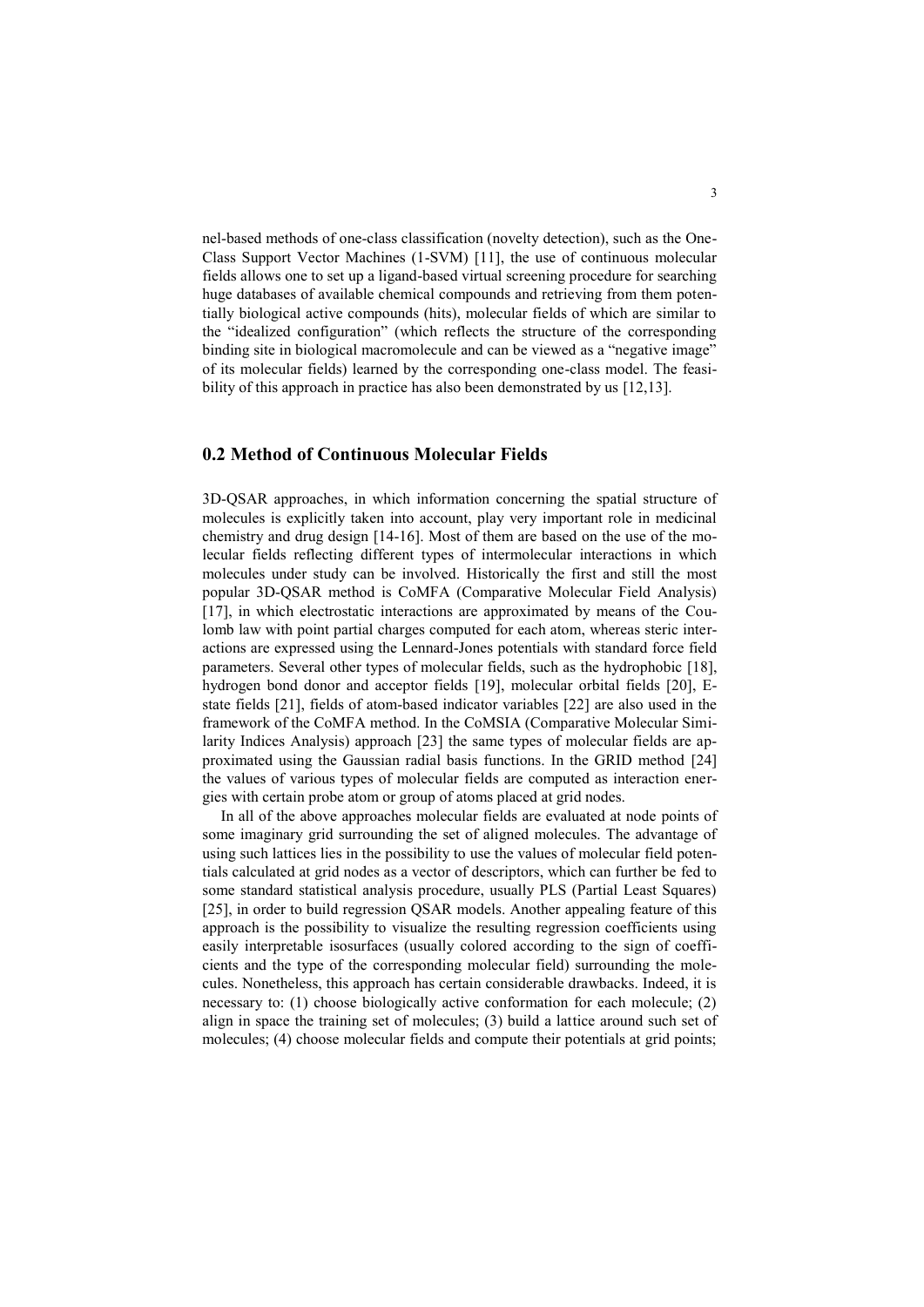(5) build regression QSAR models. The problems associated with each of these stages are well known and present a challenge for the current stage of the development of the 3D-QSAR methodology.

The CMF approach addresses the problems caused by the necessity to choose a grid of points around molecules. It is known that 3D-QSAR models sharply depend on the spatial orientation and extent of such grid, as well as on the step size (i.e. the distance between the closest points) in it [15]. Another problem caused by the use of grids is very high dimensionality of the regression task caused by the big number of grid points, which precludes the use of many efficient statistical methods. Unfortunately, decrease of the number of grid points through increase of the step size (i.e. the use of coarser grid) or decrease of its extent causes the loss of important information. In order to tackle the problem, we suggest not using grids or fixed probe positions in 3D-QSAR studies. Instead of computing descriptor values at a discrete set of points, we propose to work directly with descriptions of molecular fields in the form of continuous functions on radius vector **r**, by means of specially constructed kernels. The use of such continuous molecular fields seems to be much more natural and corresponding to the real physical picture of the world than the application of certain speculative grids arbitrary chosen to approximate such fields.

It should be mentioned that continuous molecular fields have already been used in QSAR studies. So, indexes of R. Carbó-Dorca, which were used in certain QSAR studies [26], can also be considered as a particular case of continuous molecular fields.

The method of Continuous Molecular Fields (CMF) performs statistical analysis of functional molecular data by means of joint application of kernel machine learning methods and special kernels which compare molecules by computing overlap integrals of their molecular fields [7].

### *0.2.1 Procedure of Kernel Calculation*

The principal element of the CMF approach is the procedure of calculating molecular field kernels. The joint molecular field kernel  $K(M_i, M_j)$  that describes the similarity between all molecular fields of molecules  $M_i$  and  $M_j$  can be calculated as a linear combination of kernels corresponding to each of  $N_f$  types of molecular fields:

$$
K(M_i, M_j) = \sum_{f=1}^{N_f} h_f K_f(M_i, M_j),
$$
\n(0.1)

where  $h_f$  is the mixing coefficient of molecular fields;  $K_f(M_i, M_j)$  is the kernel describing the similarity between the molecular fields of the *f*th type for the *i*th and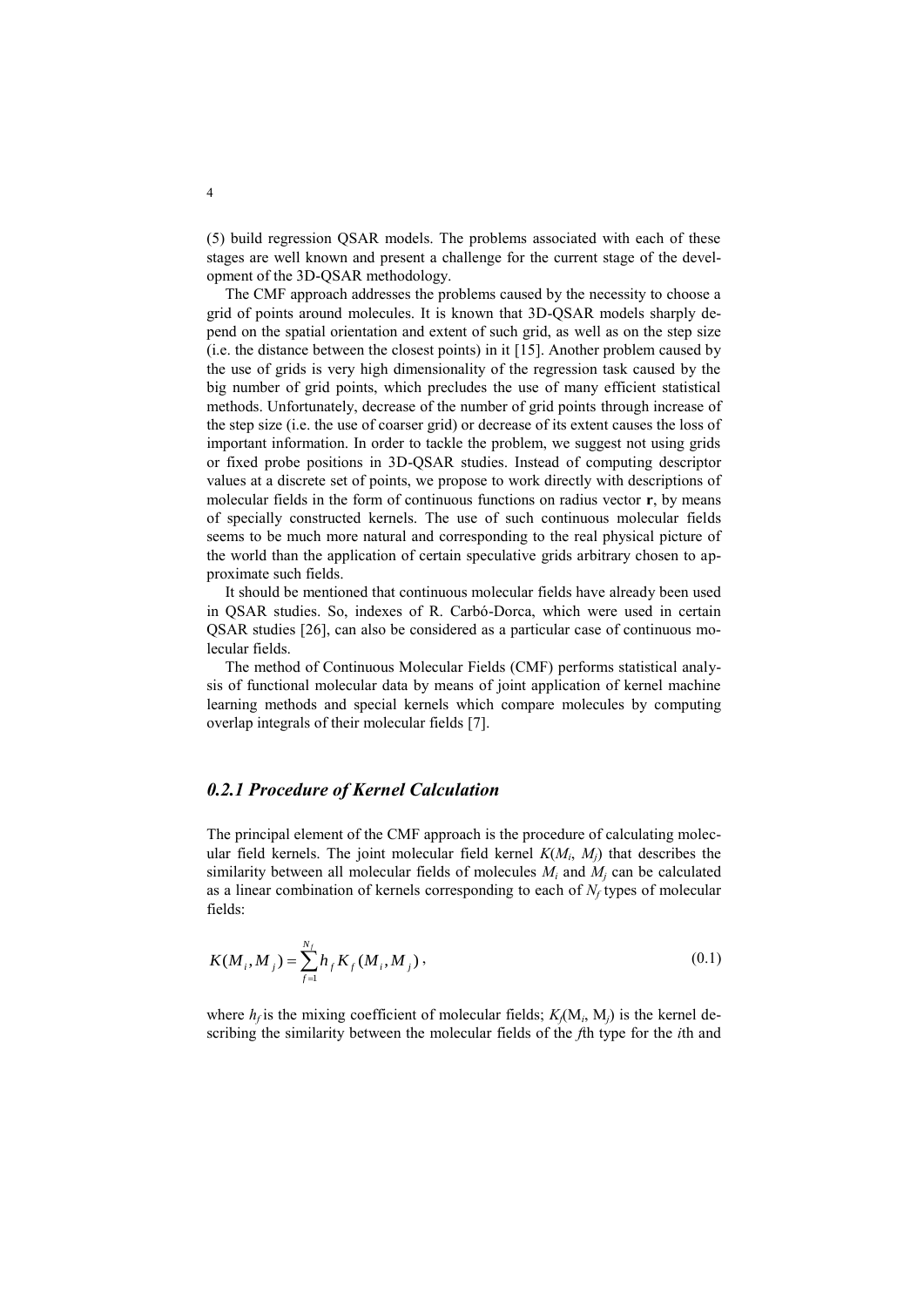*j*th molecules. Function *K*(*M<sup>i</sup>* , *Mj*) represents correctly constructed kernel, because a linear combination of kernels is a kernel.

In some cases, we also use the normalized version of the kernels:

$$
K_j(M_i, M_j) = \frac{K_j(M_i, M_j)}{\sqrt{K_j(M_i, M_j) \cdot K_j(M_j, M_j)}}
$$
(0.2)

The molecular field kernel for each the *f*th type of molecular field is calculated in the framework of the CMF approach by summation of the kernels for each pair of atoms for the *i*th and *j*th molecules:

$$
K_f(M_i, M_j) = \sum_{l=1}^{N_i} \sum_{m=1}^{N_j} k_f(A_{il}, A_{jm}), \qquad (0.3)
$$

where  $k(A_i, A_j)$  is the kernel that describes the similarity between the field of the *f*th type of the *l*th atom in the *i*th molecule and *m*th atom in the *j*th molecule; *N<sup>i</sup>* is the number of atoms in the *i*th molecule;  $N_j$  is the number of atoms in the *j*th molecule.  $K_f(M_i, M_j)$  can be considered as a 1-tuple convolution kernel corresponding to decomposition of a molecule into atoms. The value of kernel  $k_f(A_{ib}, A_{jm})$  can be calculated by integration of the product of the fields for a pair of atoms over the entire physical space:

$$
k_f(A_{il}, A_{jm}) = \iiint \rho_{fil}(\mathbf{r}) \rho_{jjm}(\mathbf{r}) d^3 \mathbf{r}
$$
 (0.4)

where  $\rho_{\hat{n}}(\mathbf{r})$  is the value of molecular field of the *f*th type induced by the *l*th atom of the *i*th molecule at the point **r** of the physical space; the  $\rho_{\text{fin}}(\mathbf{r})$  is the same magnitude for the *m*th atom of the *j*th molecule. To simplify the integration, one can approximate any molecular field as a weighted sum of Gaussian basis functions. We have found empirically that in most of cases it is sufficient to use a single Gaussian function to represent any kind of fields produced by a single atom, exactly like in the CoMSIA method [23]:

$$
\rho_{fil}(\mathbf{r}) = w_{fil} \exp(-\frac{1}{2}\alpha_f \left\|\mathbf{r} - \mathbf{r}_{il}\right\|^2),\tag{0.5}
$$

where:  $\mathbf{r}_{il}$  is the location of the *l*th atom of the *i*th molecule in the physical space;  $\alpha_f$  is the fitting parameter for molecular field of the *f*th type;  $w_{fil}$  is the weight of the contribution of *l*th atom of the *i*th molecule to the molecular field of the *f*th type. For example, in the case of electrostatic field the *wfil* is the partial charge on the *l*th atom of the *i*th molecule, for the steric field – the Lennard-Jones potential parameters, for the hydrophobic field – the contribution of a given atom to the to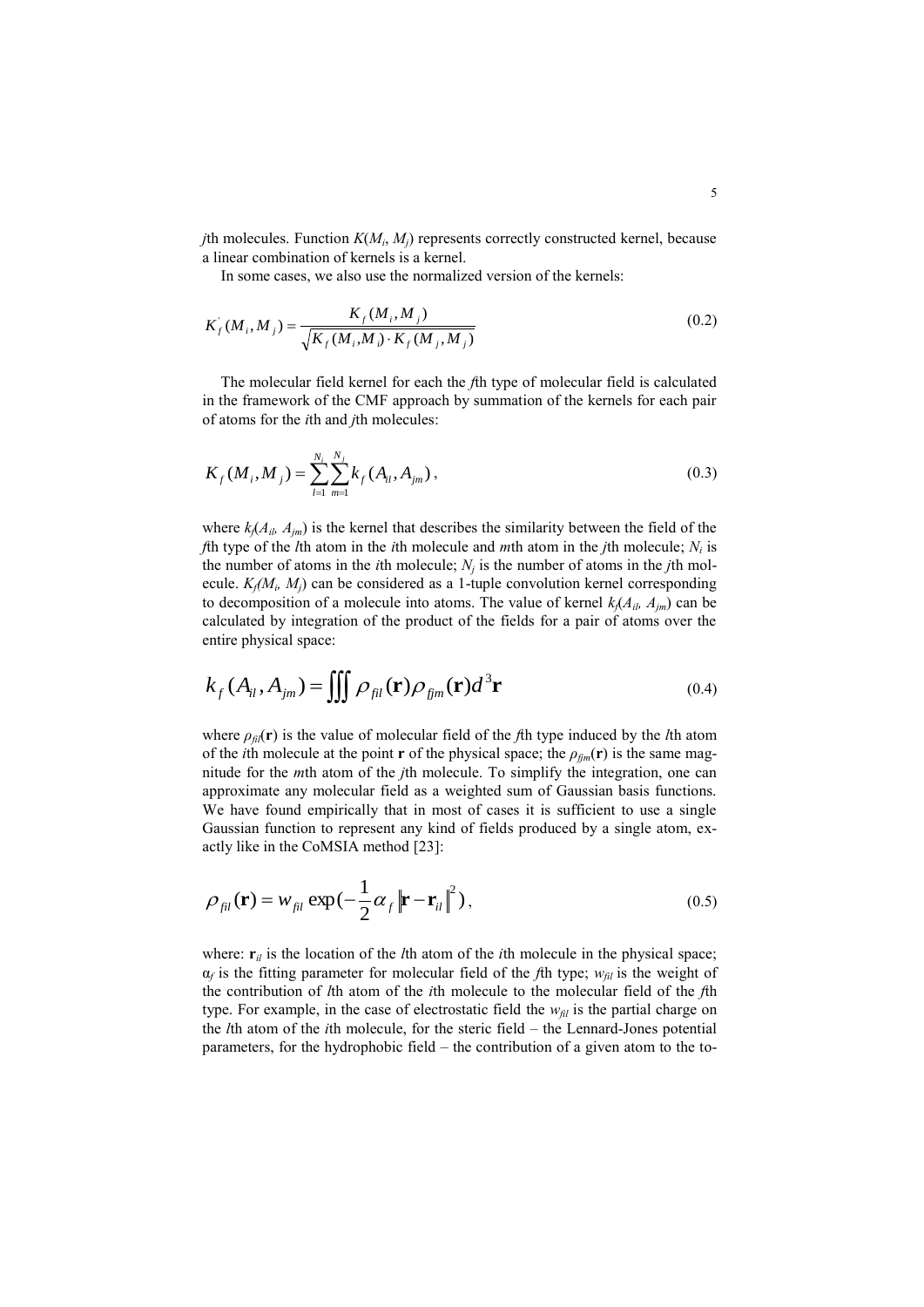tal hydrophobicity. Evidently different sets of the values  $w_f$  constitute different parameterizations of the CMF approach.

Due to the afore-mentioned approximation, the foregoing integral can be calculated analytically:

$$
k_f(A_{il}, A_{jm}) = \iiint \rho_{fil}(\mathbf{r}) \rho_{ljm}(\mathbf{r}) d^3 \mathbf{r} = w_{fil} w_{ljm} \sqrt{\frac{\pi^3}{(\alpha_f)^3}} \exp(-\frac{\alpha_f}{4} ||\mathbf{r}_{il} - \mathbf{r}_{jm}||^2) \tag{0.6}
$$

It should be pointed out that the CMF approach is not confined to the simplest approximations introduced by Eq. 0.5. Any number of Gaussian functions as well as any other sets of basic functions (such as splines, wavelets, etc) can be used for approximating continuous molecular fields. This provides the ability to use complex types of molecular fields, including those derived from quantum chemistry, such as electron density functions.

### *0.2.2 The Use of Continuous Molecular Fields in Conjunction with Regression Kernel-Based Machine Learning Methods*

Kernel  $K(M_i,M_j)$ , or its normalized version  $K'(M_i,M_j)$ , can be plugged in any kernel-based machine learning method (such as Support Vector Machine, Kernel Ridge Regression [9], Kernel Partial Least Squares [27], Gaussian Processes, etc.) in order to build regression, classification, novelty detection models, etc.

In the case of 3D-QSAR kernel-based regression models, the value of the predicted property  $v_t$  for a new molecule  $M_t$  can be calculated using the following expression:

$$
y_t = \sum_{j=1}^{N_m} a_j K(M_t, M_j) + b,
$$
\n(0.7)

where  $N_m$  is the number of molecules in the training set. If Support Vector Regression (SVR) is used for deriving the values of  $a_j$  and  $b$ , the vector  $a_j$  appears to be sparse, with non-zero values corresponding to a certain subset of compounds from the training set. In contrast, contributions of all molecules from the training set are needed to make predictions based on regression models built using the Kernel Ridge Regression (KRR) [9], the Kernel Partial Least Squares [27] or the Gaussian Processes machine learning methods.

In addition to the set of adjustable coefficients  $a_i$  and  $b$  contained in Eq. 0.7, the method CMF also requires calculation of a certain number of adjustable parameters. Among them are the parameter *v* for the support vector regression method *v*-SVR and the ridge parameter  $\gamma$  for KRR. Their values should be optimized with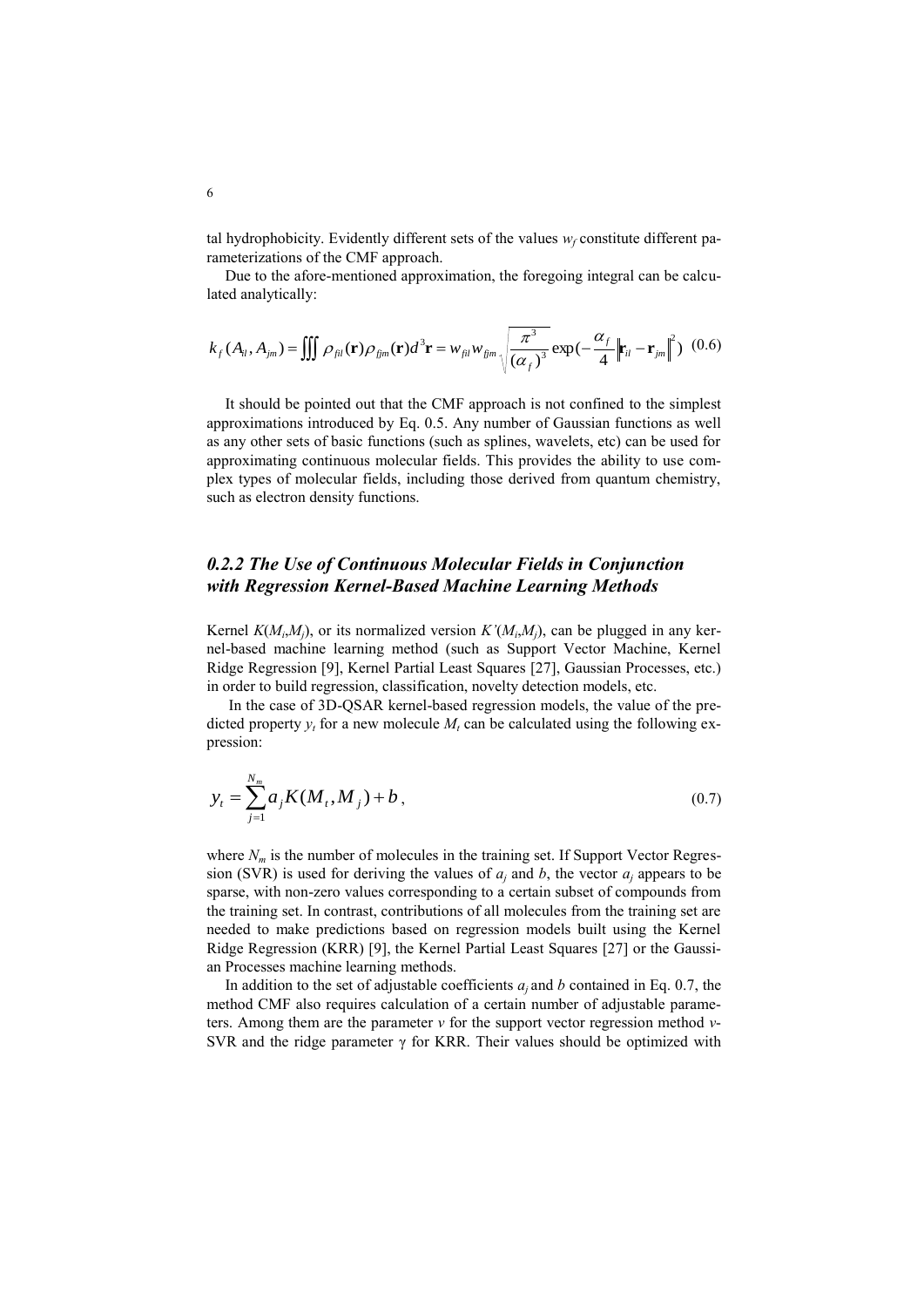the aim to improve the predictive capability of the model constructed. In addition, for each molecular field one can adjust the values of up to two parameters: α*<sup>k</sup>* (the rate of molecular field attenuation, that is related to the width of the Gaussian function) and  $h_f$  (mixing coefficient, which has the meaning of the relative contribution of molecular field of the *f*th type).

### *0.2.3 Fields of Model Coefficients*

Eq. 0.7 represents the dual form of the regression model, since in it the activity  $y_t$ is predicted by considering similarity measures of a test compound *M<sup>t</sup>* in relation to the training set compounds  $M_j$ . In order to obtain the traditional primal form of the 3D-QSAR model, which involves an explicit consideration of molecular descriptors and regression coefficients, one can make the substitution of Eqs. 0.1 and 0.3-0.6 to Eq. 0.7 to obtain:

$$
y_t = \sum_{f=1}^{N_f} h_f \iiint C_f(\mathbf{r}) X_f(\mathbf{r}) d^3 \mathbf{r} + b,
$$
\n(0.8)

$$
X_f(\mathbf{r}) = \sum_{l=1}^{N_i} \rho_{\text{fil}}(\mathbf{r}) = \sum_{l=1}^{N_i} w_{\text{fil}} \exp\left(-\frac{\alpha_f}{2} \left\|\mathbf{r} - \mathbf{r}_{\text{tl}}\right\|^2\right),\tag{0.9}
$$

$$
C_f(\mathbf{r}) = \sum_{j=1}^{N_m} a_j \sum_{m=1}^{N_j} \rho_{jjm}(\mathbf{r}) = \sum_{j=1}^{N_m} a_j \sum_{m=1}^{N_j} w_{jjm} \exp(-\frac{\alpha_f}{2} ||\mathbf{r} - \mathbf{r}_{jm}||^2)
$$
(0.10)

The primal form of the regression model is expressed by Eq. 0.8, in which molecular field *X*(**r**) represents the continuous field of molecular descriptors for the test molecule  $t$ , whereas  $C_f(\mathbf{r})$  is a continuous field of the corresponding regression coefficients. The principal distinction of the CMF Eq. (0.8) from that of an ordinary 3D-QSAR linear model lies in the infinite number of point descriptors in the CMF model. As a result, continuous field of molecular field descriptors is used in it instead of several thousands of descriptors computed in CoMFA or CoMSIA at lattice points, continuous field of regression coefficients is used instead of several thousands of regression coefficients obtained by means of the PLS regression, and integration over the entire physical space substitutes summation over the grid points. It also follows from this analysis that iso-surfaces of the fields of regression coefficients  $C_f(\mathbf{r})$  could be used in the same manner and for the same purposes as CoMFA and CoMSIA contour maps. Table 0.1 lists four types of molecular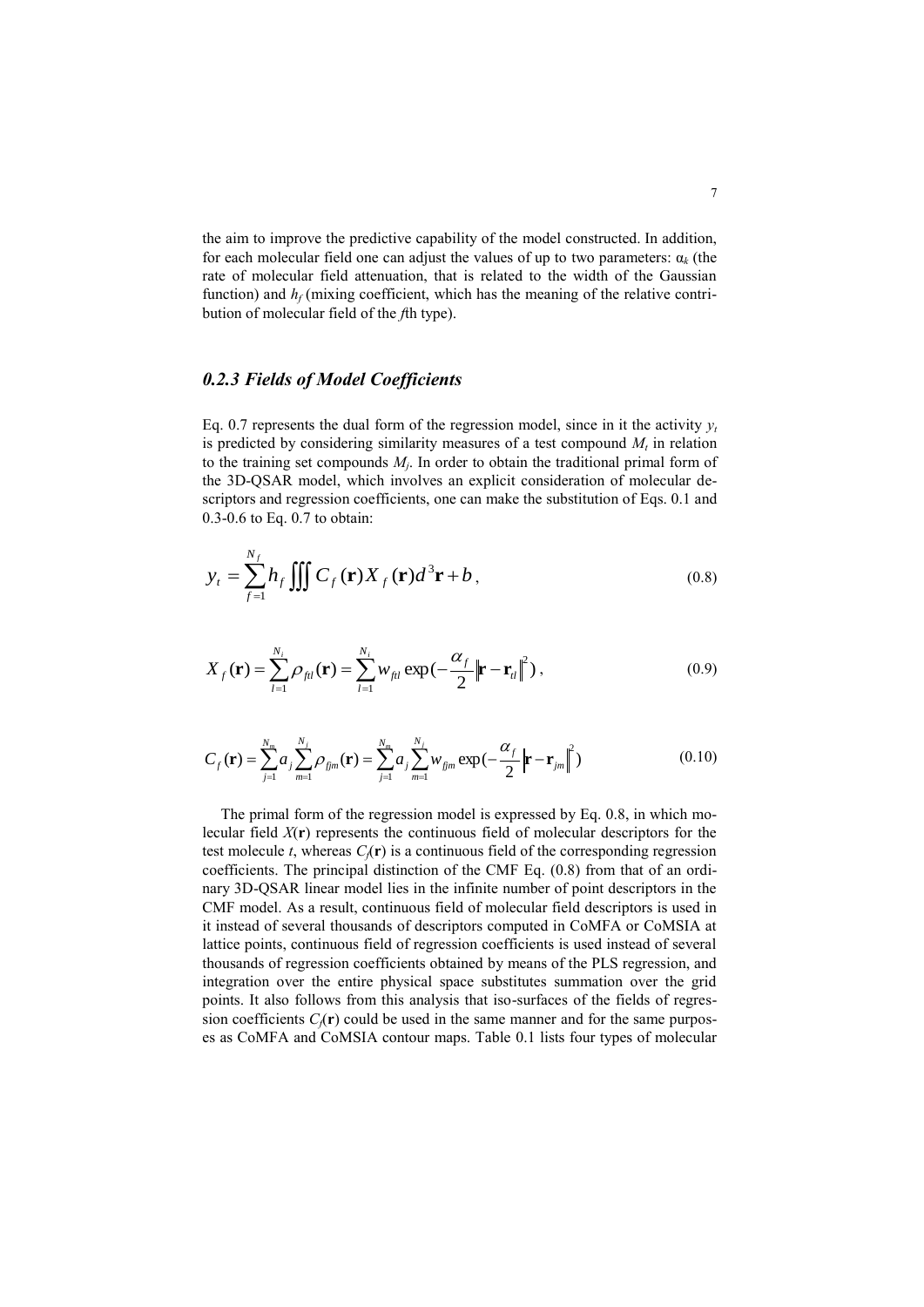fields, shows isosurfaces of KRR regression coefficients for the case of thrombin inhibitors (2-amidinophenylalanines), and also provides chemical interpretation.

**Table 0.1.** Types of molecular fields, isosurfaces of KRR regression coefficients and chemical interpretation for the case of thrombin inhibitors (2-amidinophenylalanines). In all cases the isosurfaces are superimposed over the structure of one of inhibitors.

| Type of mo-   | Isosurfaces of the fields of regression | Chemical interpretation                                                                                                                                                                                                             |
|---------------|-----------------------------------------|-------------------------------------------------------------------------------------------------------------------------------------------------------------------------------------------------------------------------------------|
| lecular field | coefficients                            |                                                                                                                                                                                                                                     |
| Electrostatic |                                         | Red color (marked with<br>sign "+") means in-<br>blue<br>color<br>crease,<br>(marked with sign "-")<br>means decrease of bio-<br>logical activity upon<br>increase of partial elec-<br>tric positive charge on<br>the nearest atoms |
| Steric        |                                         | Green color (marked<br>with sign "+" $)$ means<br>increase, yellow color<br>(marked with sign "-")<br>means decrease of bio-<br>logical activity upon<br>increase of bulkiness of<br>the nearest atoms.                             |
| Hydrophobic   |                                         | Yellow color (marked<br>with sign "+" $)$ means<br>increase, violet color<br>(marked with sign "-")<br>means decrease of bio-<br>logical activity upon<br>increase of lipophilicity<br>of the nearest atoms.                        |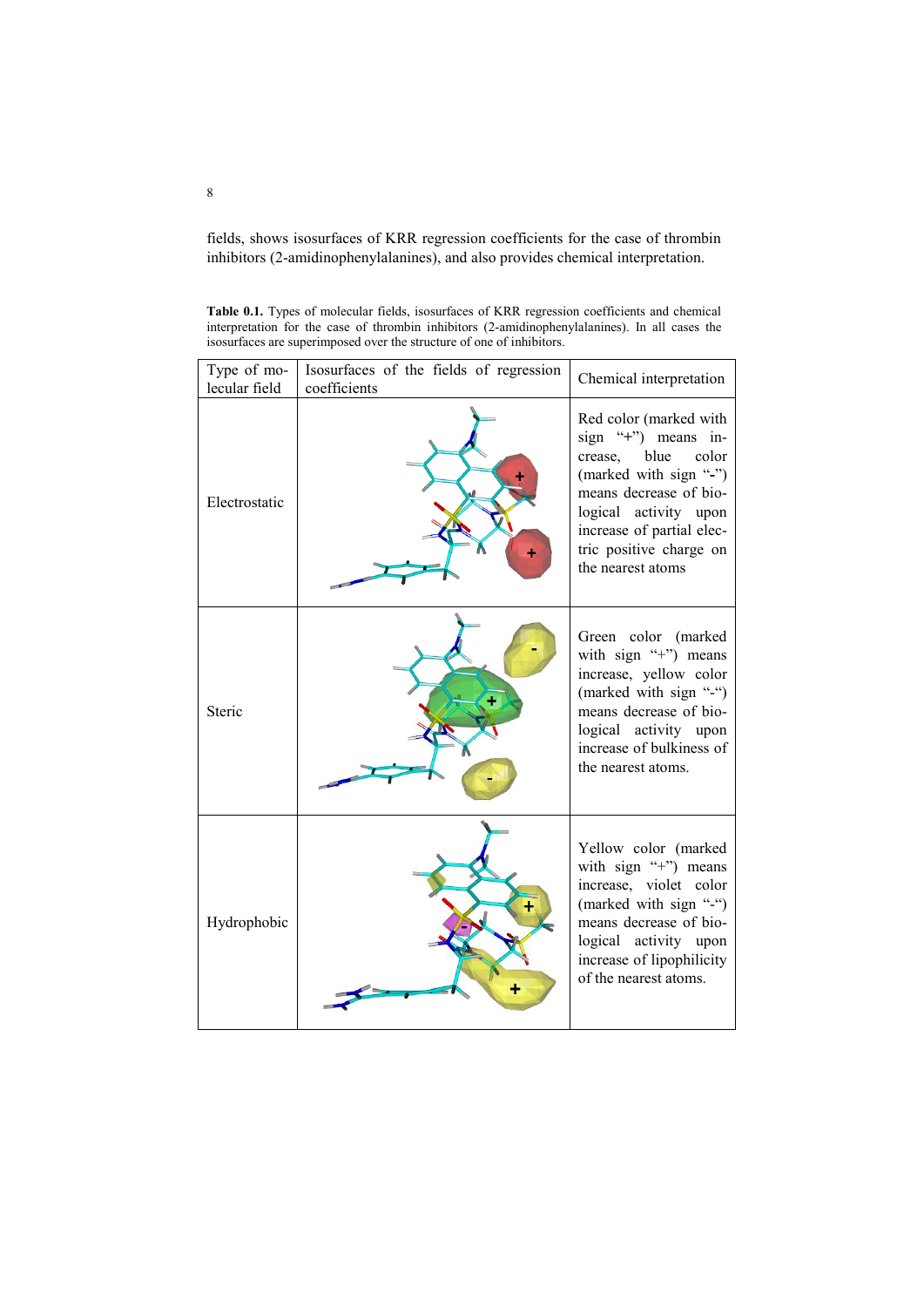The benefit of such visualization for drug design is evident. Note, however, an important difference between isosurfaces in CMF models, from one side, and CoMFA, CoMSIA and GRID contour maps, from the other: the former are centered on atoms (as follows from Eq. 0.10), whereas the latter are situated around molecules (as a consequence of the impossibility to place probe atoms and groups inside atoms). Although such location of isosurfaces might seem unusual from the first glace, but it offers more direct answer to the question as to what changes should be introduced in order to increase biological activity of chemical compound.

Replacement of binding measures (such as  $log(1/IC_{50})$ ) in relation to individual targets for the difference in binding to two targets as an output of regression equation leads to the concept of selectivity fields, formulated by us earlier for CoMFA analysis [28]. In the framework of the continuous molecular field approach analogous fields of regression coefficients can also be built. Graphical visualization of their isosurfaces clearly indicates the changes that should be introduced into chemical structure in order to tune their selectivity towards different biological targets.

Note also that, due to the lack of discrete grids, molecular fields are treated in CMF as continuous functions with respect to spatial coordinates and therefore can be differentiated and integrated (even analytically, due to the use of Gaussian basis function). Easy differentiability of molecular field functions allows for applying very powerful although still unexplored in chemistry apparatus of data analysis and visualization offered by a newly emerged branch of mathematical statistics, functional data analysis [29], to visualize both molecular fields and fields of model coefficients. One should also add that, by applying the abovediscussed methodology, in the framework of CMF, due to modularity of kernelbased approaches, it is possible to deduce fields of model coefficients not only for 3D-QSAR regression, but also for: (a) classification (in the case of Support Vector Machines they describe angular orientation of the hyperplane separating active from inactive compounds in the infinite-dimensional feature space); (b) novelty detection (or one-class classification [30], which can be used for virtual screening); (c) clustering.; (d) dimensionality reduction; etc. We hope that numerous methods of analyzing and visualizing chemical databases and SAR/QSAR/QSPR models offered by the use of continuous molecular fields would deepen insights into the nature of structure-activity relationships and facilitate drug design. This is one of the main directions of our current studies in this direction and a topic of future publications.

### **0.3 Modelling biological activity**

We validated the CMF approach in two case studies and obtained preliminary results, which have been published as short communications [7,12]. The first one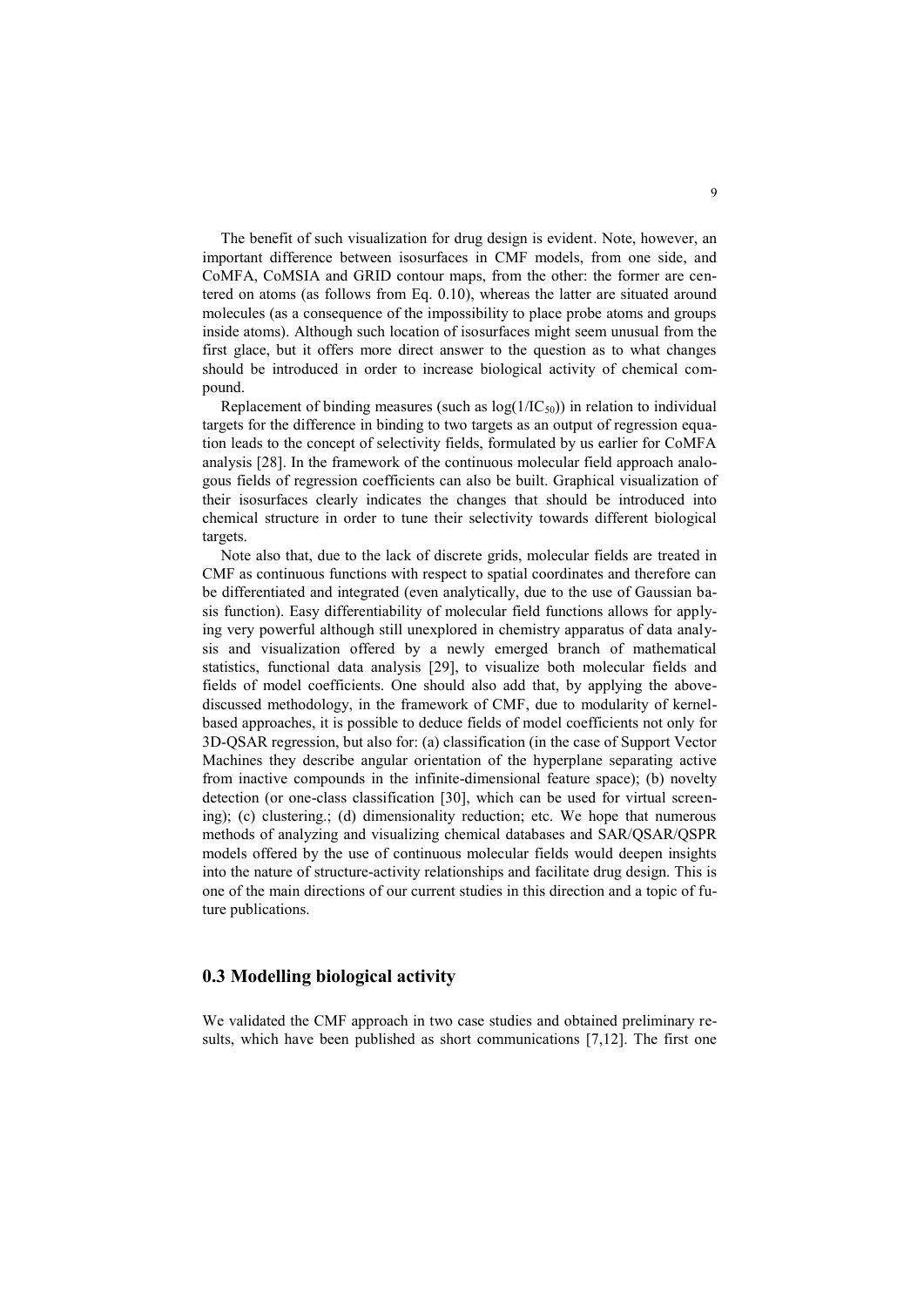dealt with the use of the CMF to build 3D-QSAR regression models [7]. In the second case study [12], the performance of a new method for virtual screening of organic compounds based on the combination of the CMF methodology with the one-class SVM method (1-SVM) has been assessed. In both cases the CMF has not only proven its efficiency, but has also demonstrated some advantages compared to state-of-the-art approaches in chemoinformatics.

### *0.3.1. Building 3D-QSAR regression models*

We have tested the performance of the CMF approach in building 3D-QSAR regression models by using eight data sets. These sets were selected as expanded benchmark for 3D-QSAR methods as well as examples of various types of biologycal activity of organic ligands. We have studied 114 angiotensin converting enzyme (ACE) inhibitors [31], 111 acetylcholinesterase (AChE) inhibitors [32], 163 ligands for benzodiazepine receptors (BZR) [32], 322 cyclooxygenase-2 (COX-2) inhibitors [32], 397 dihydrofolatereductase (DHFR) inhibitors [32], 66 glycogen phosphorylase b (GPB) inhibitors [33], 76 thermolysin (THER) inhibitors [33], and 88 thrombine (THR) inhibitors [34]*.*

All data on these sets were taken from the supplementary materials to Sutherland's paper [32]. They included chemical structures, activity values, splitting into the training and test sets, ionization states and conformations for all molecules, their spatial alignment and partial charges on atoms. As indicated in [25] ionization states of molecules had been prepared by deprotonating carbocyclic acids and phosphates and protonating non-aryl basic amines (except  $NH<sub>2</sub>$  groups that coordinate Zn in the ACE set), energy-minimizing the aligned molecules with MMFF94S force field in Sybyl was used for determination of atomic coordinates, scaled MNDO ESP-fit partial charges [35] had been calculated for all atoms with MOPAC 6.0, except that for the THER set all partial charges on atoms had been computed using the Gasteiger-Marsili method [36] as also implemented in Sybyl. Several characteristics of benchmarking data sets are presented in Table 0.2.

| Ligand data set                                   | Training set | Test set | Activity ranging   |
|---------------------------------------------------|--------------|----------|--------------------|
| Angiotensin converting enzyme (ACE) inhibitors 76 |              | 38       | $pI_{50}$ 2.1 -9.9 |
| Acetylcholinesterase (AchE) inhibitors            | 74           | 37       | $pI_{50}$ 4.3-9.5  |
| Ligands for benzodiazepine receptors (BZR)*       | 98           | 49       | $pI_{50}$ 5.5-8.9  |
| Cyclooxygenase-2 (COX-2) inhibitors*              | 188          | 94       | $pI_{50}4.0-9.0$   |
| Dihydrofolatereductase (DHFR) inhibitors*         | 237          | 124      | $pI_{50}$ 3.3-9.8  |
| Glycogen phosphorylase b (GPB) inhibitors         | 44           | 22       | pKi 1.3-6.8        |
| Thermolysin (THER) inhibitors                     | 51           | 25       | pKi 0.5-10.2       |

| Table 0.2. QSAR DataSets |  |  |
|--------------------------|--|--|
|--------------------------|--|--|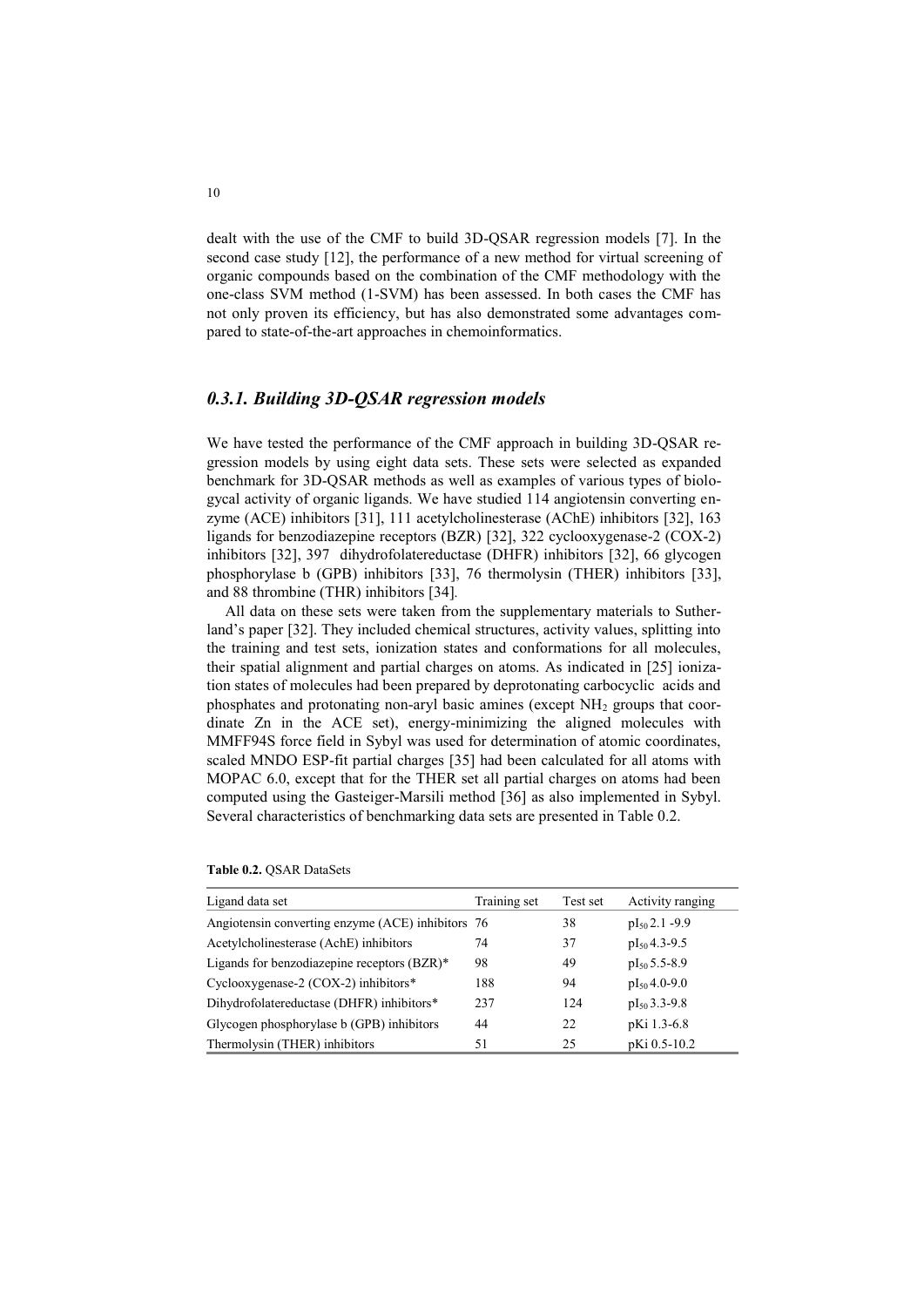| Thrombine (THR) inhibitors |  |  | pKi 4.4-8.5 |  |
|----------------------------|--|--|-------------|--|
|----------------------------|--|--|-------------|--|

\*In the BZR, COX-2, and DHFR data sets several compounds (16, 40, 36, respectively) were considered as inactive and not included in the training and the test sets [32].

Statistical characteristics of CMF models obtained for these data sets were compared with the same characteristics built for corresponning data sets using the common 3D-QSAR methods, CoMFA (Comparative Molecular Fields Analysis) [17] and CoMSIA (Comparative Molecular Similarity Index Analysis) [23], based on the use of molecular fields. Data on CoMFA and CoMSIA models were taken from Ref. [25].

Statistical parameters of CMF, CoMFA and CoMSIA models are shown in Table 0.3. They include the values of 4 statistical parameters:  $q^2$  and  $RMSE_{cv}$  characterizing internal predictive performance,  $R_p^2$  and  $RMSE_p$  – external predictive performance estimated using a single external validation set.

CoMSIA (in Ref. [25] – CoMSIA2) models are based on electrostatic and steric fields molecular fields and also involve contributions from the hydrophobic and two hydrogen-bonding molecular fields. All CMF models are based on the use of all afore-mentioned five types of molecular fields. All CoMFA and CoMSIA models were obtained by using a lattice with 2Å spacing expanding at least 4Å in each direction beyond aligned molecules. Only the most predictive CoMFA and CoMSIA models are included in the Table 0.3. In the course of building CMF models only two hyper-parameters, attenuation factor  $\alpha_f$  (which was kept the same for all types of molecular fields in this study) and regularization coefficient *γ*, were optimized. In this study we used the same fixed value for all mixing coefficients,  $h_f$  = 1. The use of only two adjustable hyper-parameters provided satisfactory external predictive performance for all data sets. Although optimization of mixing coefficients  $h_f$  always leads to sharp increase of  $q^2$ , in several cases parameter  $q^2_{ex}$ for the external predictive performance becomes lower. This might happen because of the "model selection bias"

For comparing predictive ability of CMF models with those published in literature, all the data sets were split into the training and the test sets as specified in Table 0.2. The training sets were used for building 3D-QSAR models and for assessing their internal predictive performance using the 10-fold cross-validation procedure. The test sets were used for assessing the external predictive performance of the models.

|      | <b>CMF</b>           |                      |  |      | $CoMFA*$ |                                                                                                                            |  | $CoMSIA**$  |      |  |
|------|----------------------|----------------------|--|------|----------|----------------------------------------------------------------------------------------------------------------------------|--|-------------|------|--|
|      |                      |                      |  |      |          | $R^2$ <sub>p</sub> RMSE <sub>p</sub> $q^2$ $R^2$ <sub>p</sub> RMSE <sub>p</sub> $q^2$ $R^2$ <sub>p</sub> RMSE <sub>p</sub> |  |             |      |  |
| ACE  |                      | $0.72$ $0.65$ $1.24$ |  | 0.68 | 0.49     | 1.54                                                                                                                       |  | $0.66$ 0.49 | 1.53 |  |
| AChE | $0.58$ $0.64$ $0.77$ |                      |  | 0.52 | 0.47     | 0.95                                                                                                                       |  | $0.49$ 0.44 | 0.98 |  |

**Table 0.3.** Statistical parameters of 3D-QSAR CMF, CoMFA and CoMSIA (in Ref. [32] – CoMSIA2) models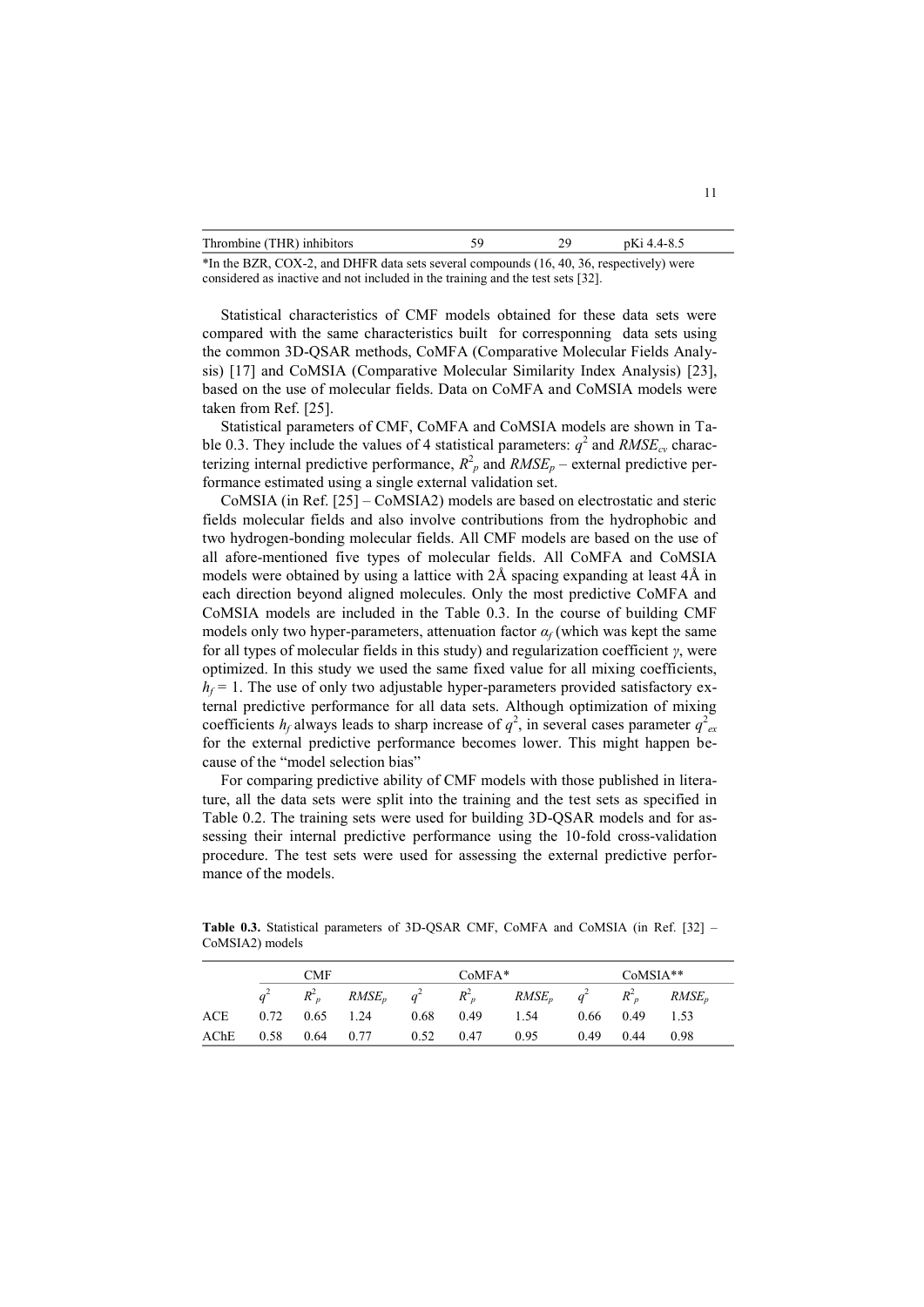|                      |                                               |                              | $0.73$ $0.63$ $0.66$ $0.59$ $0.63$ $0.70$ $0.72$ |                                                           | 0.63      | 0.69      |                                              |
|----------------------|-----------------------------------------------|------------------------------|--------------------------------------------------|-----------------------------------------------------------|-----------|-----------|----------------------------------------------|
|                      |                                               |                              |                                                  |                                                           |           |           |                                              |
| $0.60$ $0.31$ $1.86$ |                                               |                              | $0.52$ $0.54$ $1.59$                             | $0.51 \qquad 0.53$                                        |           | 1.60      |                                              |
| GPB 0.69 0.51 0.84   |                                               |                              | $0.42$ $0.42$ $0.94$                             |                                                           | 0.61 0.59 | 0.79      |                                              |
|                      |                                               |                              |                                                  |                                                           |           | 0.95      |                                              |
|                      | 0.49                                          |                              |                                                  |                                                           |           |           |                                              |
|                      |                                               |                              |                                                  |                                                           |           |           |                                              |
|                      | $COX-2$ 0.57 0.14 1.23<br>DHFR 0.67 0.65 0.80 | $0.40 \quad 0.51 \quad 0.79$ |                                                  | $0.65$ $0.00$ $0.97$<br>0.29 1.24<br>$0.49$ $0.59$ $0.89$ |           | 0.57 0.53 | $0.45$ $0.12$ $0.91$<br>$0.57$ $0.37$ $1.17$ |

\*PLS components: 3 (Ace, BZR), 4 (GPB, THER, THR), 5 (AChE, COX-2, DHFR) \*\* PLS components */Additional fields:* 2/hydro (Ace), 3/hydro (BZR, THER), 4/hydro (GPB ), 4/hydro+ H-bonding (AChE, COX-2, DHFR, THR)

As it is clear from Table 0.3, models built for 7 data sets by using the CMF approach almost in all cases show better internal (cross-validation) predictive performance (i.e., higher  $q^2$ ) then the corresponding models obtained by the CoMFA and CoMSIA methods. The  $q^2$  values of the CMF models obtained for the COX-2 and BZR data sets are, respectively, equal and lower as compared to the corresponding CoMSIA models.

There is also a moderate advantage in external predictive performance (estimated on external test sets using the parameters  $R_p^2$  and  $RMSE_p$ ) of the CMF models over the CoMFA, models for 5 data sets (ACE, AСhE, BZR, DHFR, and GPB), and CoMSIA models for 4 data sets (ACE, AChE, BZR and DHFR).

One can notice that the performance of CMF is closer to that of the CoMSIA approach in comparison with CoMFA. This could be attributed to the fact that the mathematical form of Eq. 0.5 resembles expressions for similarity indices in CoMSIA. So, in spite of absolutely different underlying ideas, CoMSIA can formally be regarded as a discretized approximation of the current version of CMF, or, *vice versa*, CMF – as a continuous functional extension of CoMSIA. Therefore, the difference between the models produced by these methods might result from the effect of field discretization, different statistical procedure and parameterization of molecular fields.

Thus, the 3D-QSAR models obtained by CMF are comparable by the predictive ability with models built by means of such popular state-of-the-art approaches as CoMFA and CoMSIA. Moreover, in some cases, e.g. for data sets ACE, AChE, BZR and DHFR, the CMF approach is clearly advantageous.

Parameters of external predictive performance of 3D-QSAR CMF models  $(q^2_{ex})$ and *RMSEcvex*) estimated using external 5-fold cross-validation procedure are shown in the Table 0.4.

| Parameters / Da- ACE AChE BZR COX-2 DHFR<br>tasets |      |      |      |      |      | <b>GPB</b> | THER | THR  |
|----------------------------------------------------|------|------|------|------|------|------------|------|------|
| $q^2_{ex}$                                         | 0.67 | 0.54 | 0.27 | 0.41 | 0.67 | 0.59       | 0.40 | 0.71 |
| $RMSE_{\text{cver}}$                               | 1.31 | 0.84 | 0.65 | 0.89 | 0.75 | 0.71       | 1.56 | 0.54 |

**Table 0.4.** Cross-validated external predictive performance of 3D-QSAR CMF models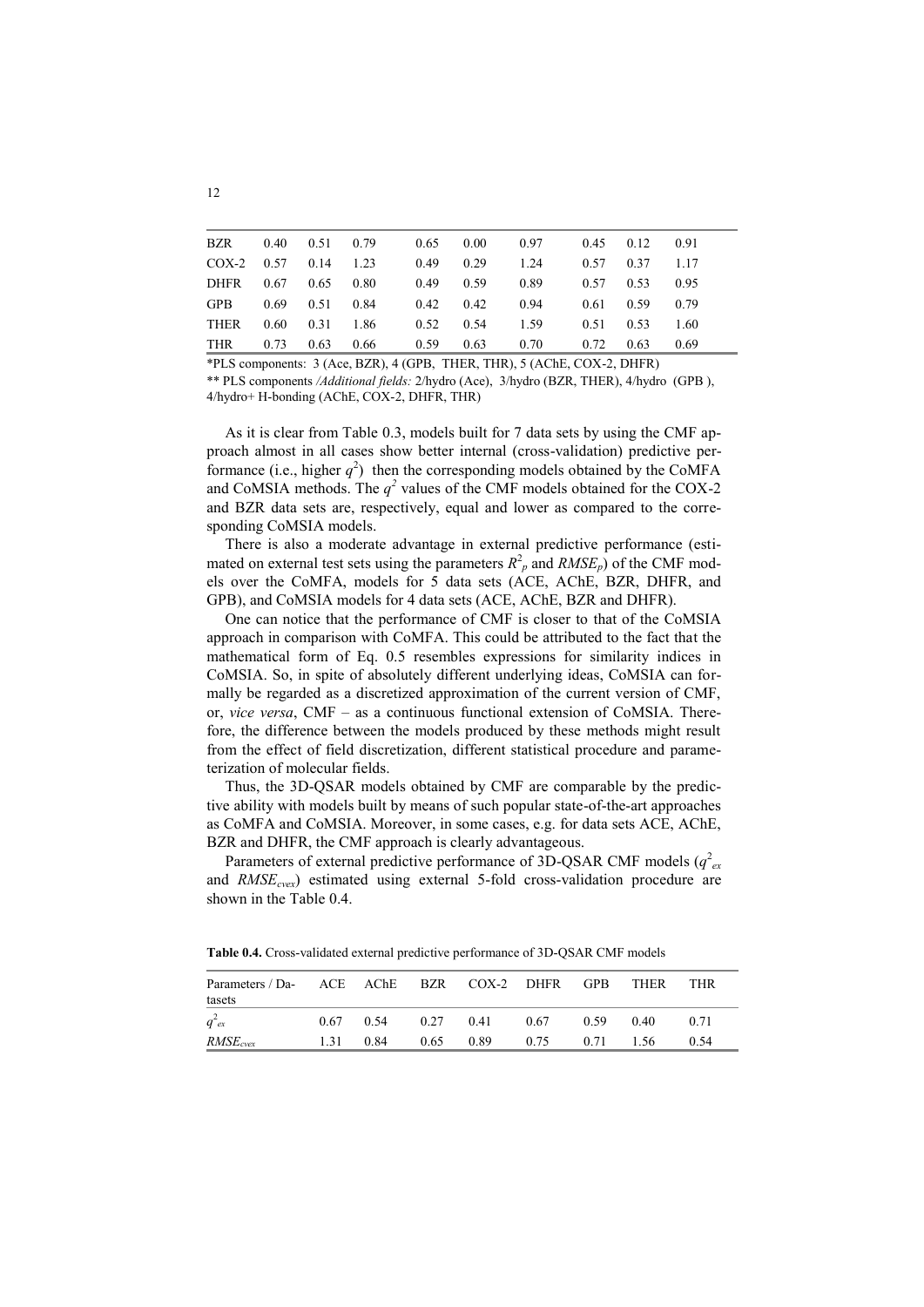Following to Table 0.4, in all cases the value  $q^2_{ex}$ , which characterizes the external predictive performance, is lower than the value  $q^2$  computed using the internal cross-validation. This means that the use of only two adjustable hyperparameters may cause the "model selection bias". Almost in all cases the value  $q^2_{ex}$  lies between  $R_p^2$  and  $q^2$ . It is interesting to note that  $q^2_{ex}$  for CMF models are usually higher than  $R_p^2$  for CoMFA and CoMSIA models. The predictive performance assessed using the external 5-fold cross-validation procedure is especially high for ACE, DHFR and THR.

### *0.3.2 Virtual Screening via Combination CMF with 1-SVM Technique*

As it follows from our earlier publications, one-class classification (novelty detection) machine learning methods is a mathematical base of a new general approach to conducting ligand-based virtual screening of chemical compounds [37,38]. Although several dozens of different algorithms for building one-class classification (novelty detection) models are known [39,40], only those of them which are based on using kernels are suited for working with continuous molecular fields. The One-Class Support Vector Machines (1-SVM) [11] machine learning method is one of them. It builds one-class classification models by seeking for hyperplane in infinite-dimensional functional Hilbert space (feature space) with maximum distance from the coordinate origin and separating a given proportion of training examples from it. In this case, the field of model coefficients is formed by leading cosines of the normal to this hyperplane. In the physical space they form description of "ideal" molecular fields (shapes), which are compared with molecular fields of test molecules. This "ideal" combination of fields reflects the structure of the corresponding binding site in biological macromolecule and can be viewed as a "negative image" of its molecular fields (see Fig. 0.1).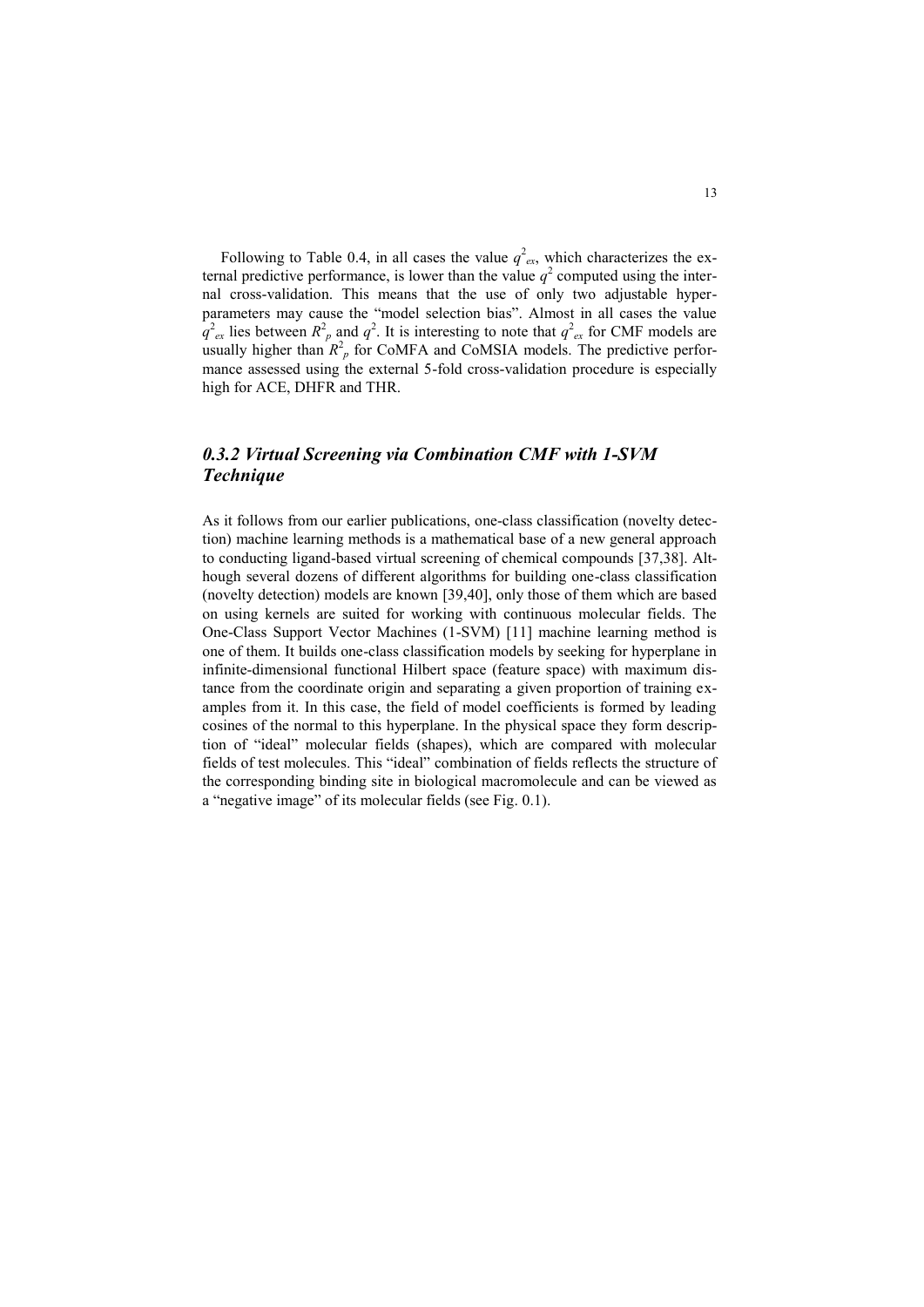

**Fig. 0.1**. The "ideal" steric molecular field corresponding vector perpendicular to separating hyperplane in the 1-SVM model built for thrombin inhibitors (2-amidinophenylalanines). Its isosurface can be viewed as a "negative image" of the binding site in biological target.

So, 1-SVM models in conjunction with molecular field kernels perform ligandbased virtual screening based on similarity of molecular fields (shapes). In comparison with other shape-based similarity search methods, they are much more flexible, because one can find the optimal degree of generalization (simplification). See Fig. 0.2, in which the level of generalization of model coefficient field description increases from the lower to the upper row. This leads to high performance in ligand-based virtual screening [12].

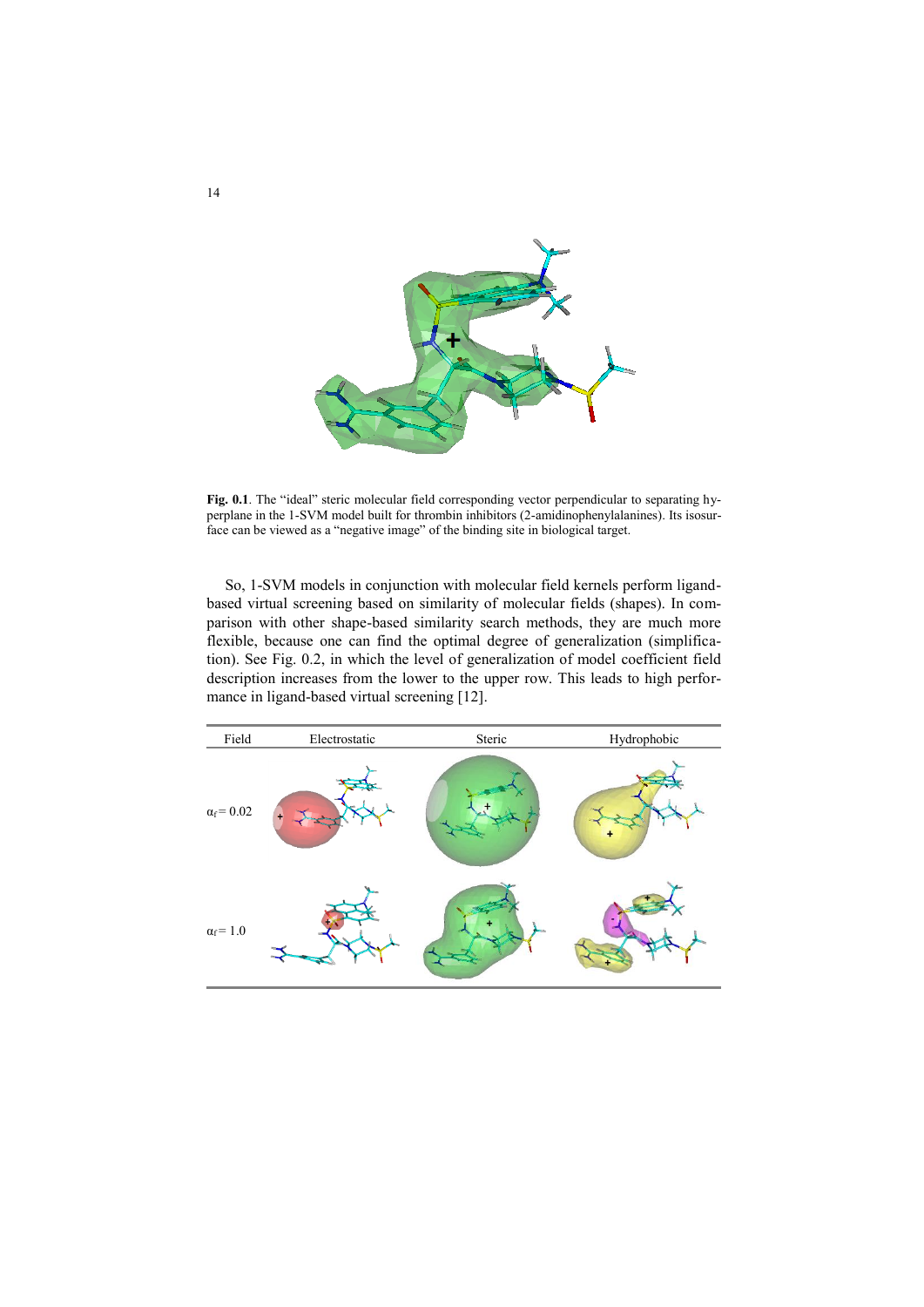

**Fig. 0.2.** Isosurfaces for the fields of 1-SVM model coefficients for thrombin inhibitors (2 amidinophenylalanines).

In the following case study [12], we have assessed the performance of a new promising method for virtual screening of organic compounds based on a combination of the CMF methodology with the one-class SVM method (1-SVM). The first step of constructing the model was spatial alignment of the structures of organic ligands. In this work, the alignment was performed with the SEAL algorithm [41] implemented by us in the framework of the software for CMF modeling. Then, kernel values were calculated, and the model was constructed using the LibSVM program [42].

In the one-class classification method, only active structures are used. Sequentially excluding one structure at a time and constructing the model based on the remaining structures, one can predict the activity of all active compounds. However, for assessing the statistical characteristics of classification models, it is necessary to determine not only the number of active compounds predicted to be active (true positive, TP) and the number of active compounds predicted to be inactive (false negative, FN) but also the number of inactive compounds predicted to be inactive (true negative, TN) and the number of inactive compounds predicted to be active (false positive, FP). To determine the last two characteristics, we used structures resembling the structures of active ligands in their physicochemical properties but presumed to be inactive (so-called decoys).

We have built one-class models for data taken from the DUD database [43], which contains the structures of active ligands for different biological targets, as well as the structures of corresponding decoys. It is worth noting that the latter were used only for assessing the statistical characteristics of classification models and were not involved in their construction. In particular, decoys were used for determining the TN and FP models constructed with the use of active compounds.

The suggested one-class classifier calculates a continuous quantity (a classifier function), for which the threshold value is determined. If the classifier function calculated for a certain ligand exceeds the threshold value, the compound is considered active; otherwise, the structure is discarded from further consideration.

Dependence of the FN, FP, TN, and TP on the threshold value is clearly reflected by a Receiver Operator Characteristic (ROC) curve [44] in the TPR–FPR coordinates (true positive rate versus false positive rate), where  $TRP = TP/(TP +$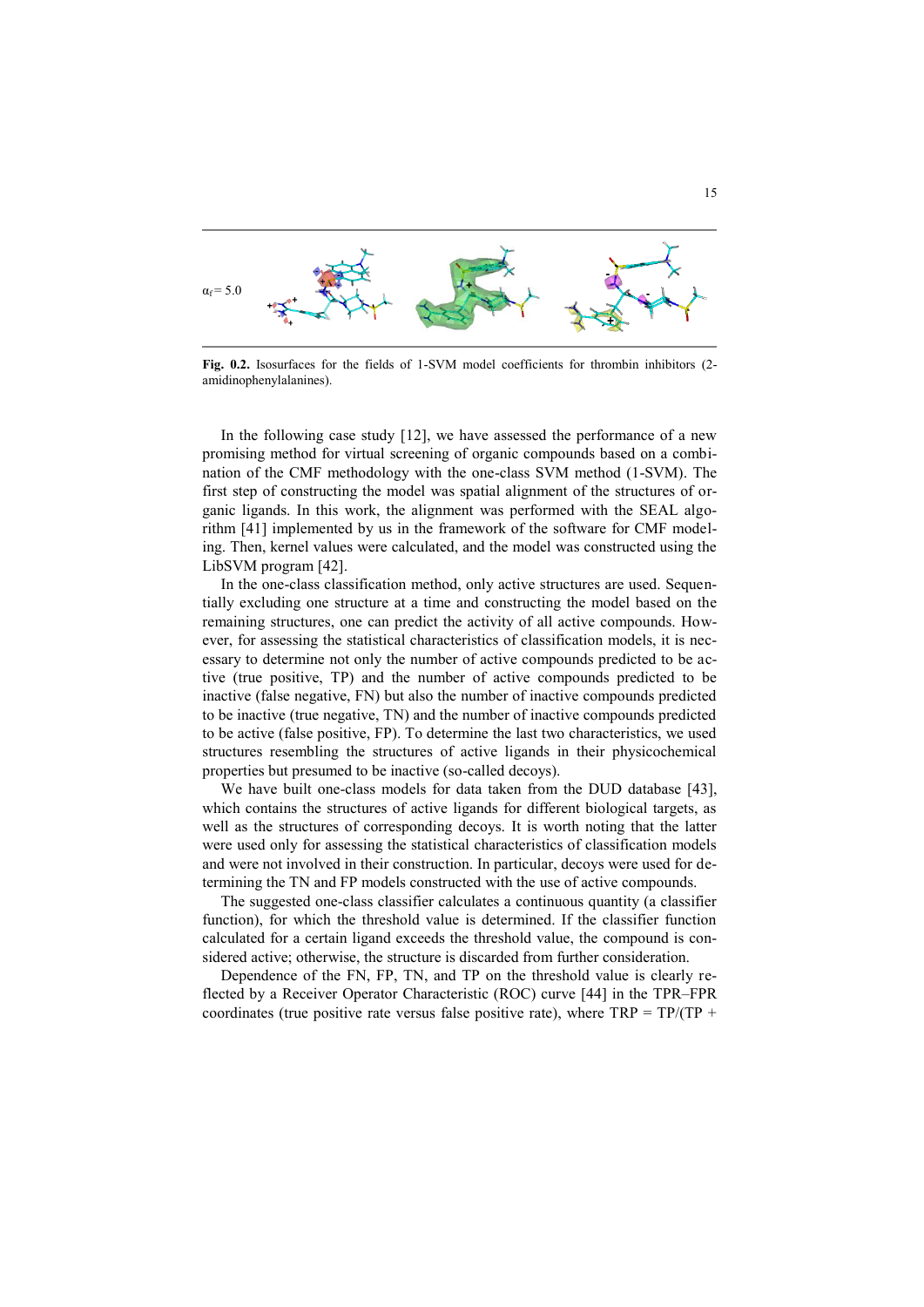TN) and  $FPR = FP/(FP + TN)$ . The larger the area under the curve (AUC), the higher is the classifier efficiency.

Constructing the classification model necessitates maximizing the AUC value by optimizing the 1-SVM parameter v and parameter  $\alpha_f$  of the CMF kernel from Eq. 0.5. We have studied both the individual electrostatic, steric, and hydrophobic kernels and their linear combinations. For individual kernels, two parameters have been optimized: *ν* and the *α<sup>f</sup>* parameter corresponding to a given type of molecular field. At the first step, the optimization algorithm was launched ten times, each time starting from a set of random parameter values in the ranges  $v \in [0.01; 0.80]$ ,  $h_f \in [0.0001; 0.3000]$ , and  $\alpha_f \in [0.001; 1.000]$ . At the second step, the Nelder– Mead algorithm was used for refining the optimal parameters; the set of the bestfit parameters obtained at the first step of optimization were used as the initial approximation.

Tables 0.5 and 0.6 summarize the results of building 1-SVM models on the basis of continuous molecular fields for HIV reverse transcriptase (HIVRT) and trypsin inhibitors. As follows from Table 0.5, the best performance for HIVRT is obtained by the model constructed using the steric kernel and resulting in an AUC value of 0.75. For this target, the use of a linear combination of several kernels does not improve the AUC value. At the same time, for trypsin inhibitors, rather high AUC values (0.86–0.91) were obtained on the basis of individual models constructed with the use of all three kernels, which is likely due to their mutual correlation. However, for this target, the use of a linear combination of all kernels increases the AUC value up to 0.94.

**Table 0.5.** Parameters and AUC of the models for HIV reverse transcriptase inhibitors obtained by the 1-SVM method with the use of kernels in the framework of the CMF

| Molecular field |       | $\alpha_{el}$            | $\alpha_{st}$ | $a_{hvd}$      | AUC  |
|-----------------|-------|--------------------------|---------------|----------------|------|
| Electrostatic   | 0.082 | 0.031                    | -             | $\overline{a}$ | 0.60 |
| <b>Steric</b>   | 0.002 | $\overline{\phantom{a}}$ | 0.010         | $\overline{a}$ | 0.75 |
| Hydrophobic     | 0.466 | $\overline{\phantom{a}}$ | ٠             | 0.009          | 0.65 |

**Table 0.6.** Parameters and AUC of the models for trypsin inhibitors obtained by the 1-SVM method with the use of kernels in the framework of the CMF

| Molecular<br>Field | $\mathcal{V}$ | $h_{el}$       | $\alpha_{el}$ | $h_{st}$ | $\alpha_{st}$                | $h_{hvd}$ | $\alpha_{hvd}$ | <b>AUC</b> |
|--------------------|---------------|----------------|---------------|----------|------------------------------|-----------|----------------|------------|
|                    |               |                |               |          |                              |           |                |            |
| Electrostatic      | 0.53          | $\overline{a}$ | 0.30          | ۰        | ٠                            |           |                | 0.91       |
| Steric             | 0.47          | $\overline{a}$ |               | ۰        | 0.00                         |           |                | 0.87       |
| Hydrophobic        | 0.66          | ÷,             |               | -        | $\qquad \qquad \blacksquare$ |           | 0.30           | 0.86       |
| Linear com-        | 0.45          | 0.32           | 0.30          | 0.58     | 0.04                         | 0.11      | 0.15           | 0.94       |
| bination of        |               |                |               |          |                              |           |                |            |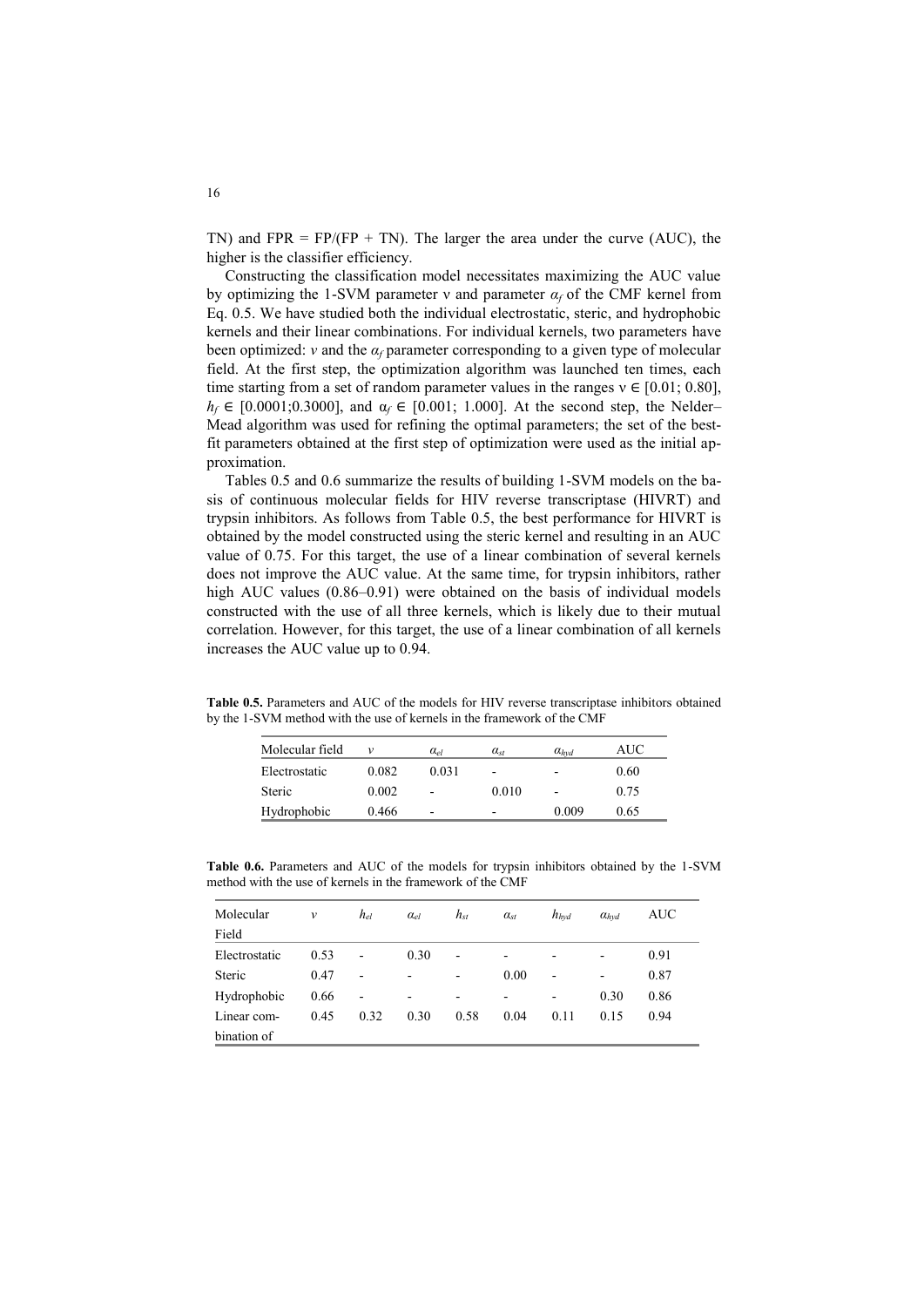#### the fields

Our results show of the effectiveness of the suggested methodology. Being an alternative to the traditional similarity search for active compounds using of the Tanimoto coefficient and to the binary classification methods, this approach possesses unique properties. In contrast to the binary classification methods, the described method is not sensitive to the choice of counterexamples. As distinct from the traditional similarity search, the suggested method can adapt to complex structure–activity landscapes and, thus, makes it possible to avoid activity cliffs [45]. In addition, as compared to similarity search methods based on the use of fragmental descriptors, the suggested approach implies using the same model to the sets of compounds belonging to different structural classes.

### **0.4 The Main Directions of Further Development of the CMF Approach**

In this article, we have considered a particular implementation of the CMF approach aimed at building 3D-QSAR models. This implementation is being actively developed, and its future version will surely be better than the current one. This section, however, concerns more global, strategic directions of further development of the whole CMF approach.

## *0.4.1 Introduction of Additional types of Molecular Fields. Integration with Quantum Chemistry*

The CMF approach is not confined to the simplest approximation scheme introduced by Eq. 0.5. Any number of Gaussian functions, (both isotropic, i.e. spherically symmetrical, and non-isotropic) as well as any other set of basic functions (such as splines, wavelets, etc) can be used for approximating continuous molecular fields. This provides the ability to work with complex types of molecular fields, including those derived from the electron density function.

Close integration with quantum chemistry is a promising direction of further development of the CMF approach. Indeed, wave and electron density functions are the most natural, comprehensive and accurate way to describe molecules. Moreover, all possible continuous molecular fields can be generated from the electron density functions with the help of integral transforms [46]. Especially promising is the use of conceptual DFT molecular fields [47] based on conceptual DFT [48]. Molecular fields (steric, electrostatic, local softness and LUMO) derived from the electron density function have already been successfully used for build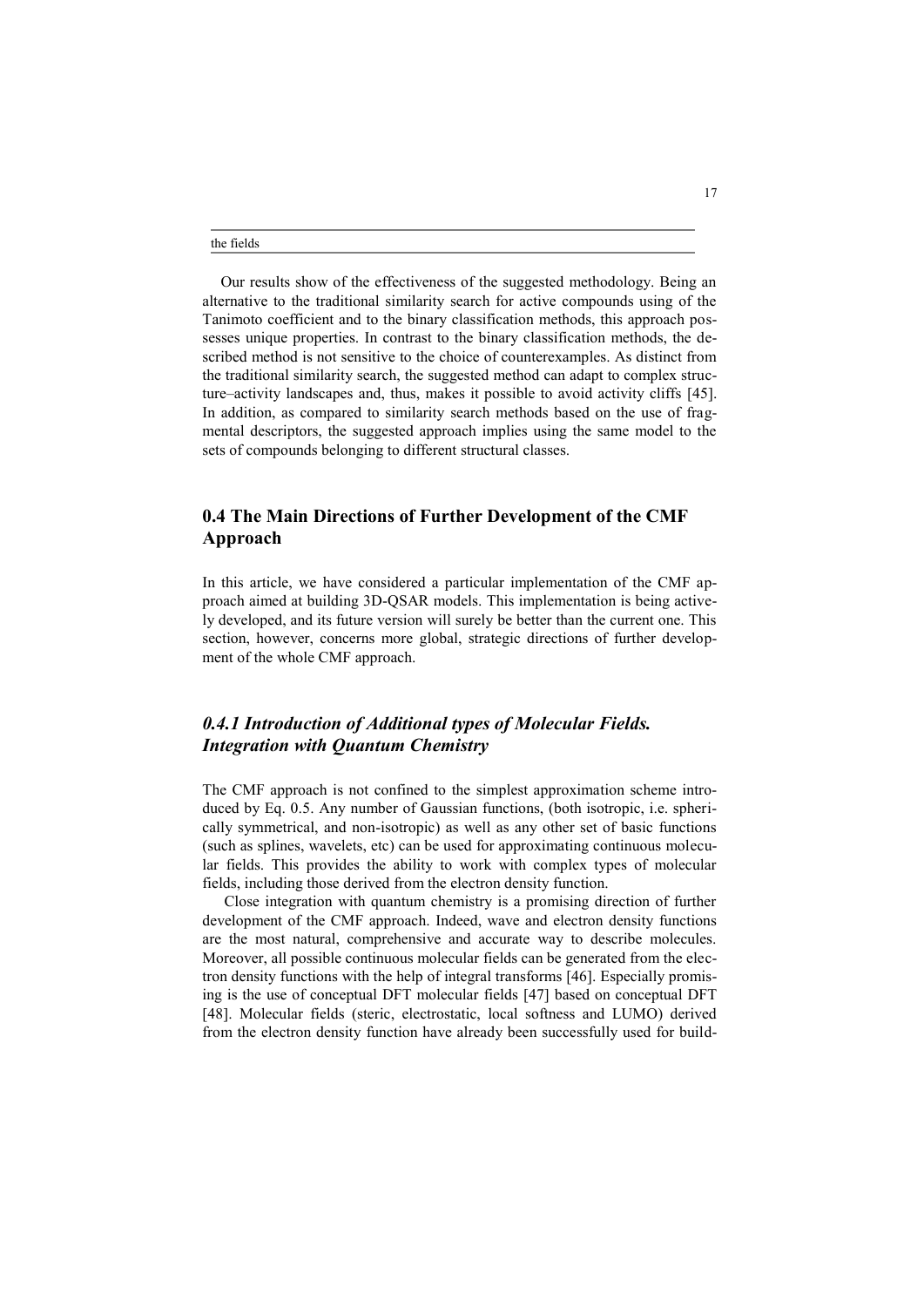ing 3D-QSAR models in the field of metal complex catalysis using the traditional grid-based CoMFA approach [49,50]. We can expect that due to the ability to approximate all kinds of molecular fields with any degree of accuracy the CMF approach will be very useful in the development of new catalysts and supramolecular complexes, which require high accuracy in representing the electronic structure of molecules.

#### *0.4.2 The Issue of Molecular Alignment*

All methods of molecular alignment useful for building traditional latticebased 3D-QSAR models can also be applied in the framework of the CMF approach. Meanwhile, thanks to the integrability of continuous functions describing molecular fields, the latter approach offers additional possibilities.

Molecular alignment exactly corresponds to the "curve registration" procedure, which is the first necessary step in any functional data analysis [29]. In the case of biological activity caused by protein-ligand interactions, mutual orientation of different ligands inside binding sites defines their "natural alignment". Such alignment can be checked by means of independent physical experiments (X-ray diffraction, NMR, etc), and hence its explicit consideration is equivalent to the inclusion of "external domain knowledge", which is always preferred in machine learning [4]. Therefore, the choice of the strategy for molecular alignment should be governed by the necessity to mimic mutual orientation of molecules in the underlying physical processes. It should however be pointed out that that this does not mean that the "natural alignment" should always provide the strongest 3D-QSAR models.

In the case when the exact information concerning the structure of binding pockets of biological macromolecules is not available, the CMF approach provides a consistent criterion for the pairwise alignment of molecules *i* and *j*: maximization of the kernel  $K(M_i, M_j)$ . Indeed, its form appears to be closely related to the function used in the SEAL program for aligning molecules [41]. So, the CMF approach offers the possibility to use the same function both for aligning molecules and building structure-activity models. This could lead to more close integration of molecular alignment into the process of chemical data analysis. Moreover, the CMF approach provides an additional criterion for the multiple alignment of molecules – the "compressibility" of molecular fields, which can be assessed using unsupervised dimensionality reduction approaches, such as the kernel (functional) principal component analysis. Both criteria can also be applied to choose molecular conformations for tackling the problem of molecular flexibility.

The issue of alignment-free approaches deserves special attention. Sometimes the necessity to perform alignment of molecules in several grid-based 3D-QSAR methods, such as CoMFA and CoMSIA, is considered as limitation of such approaches, which should be avoided [51]. This has led to the development of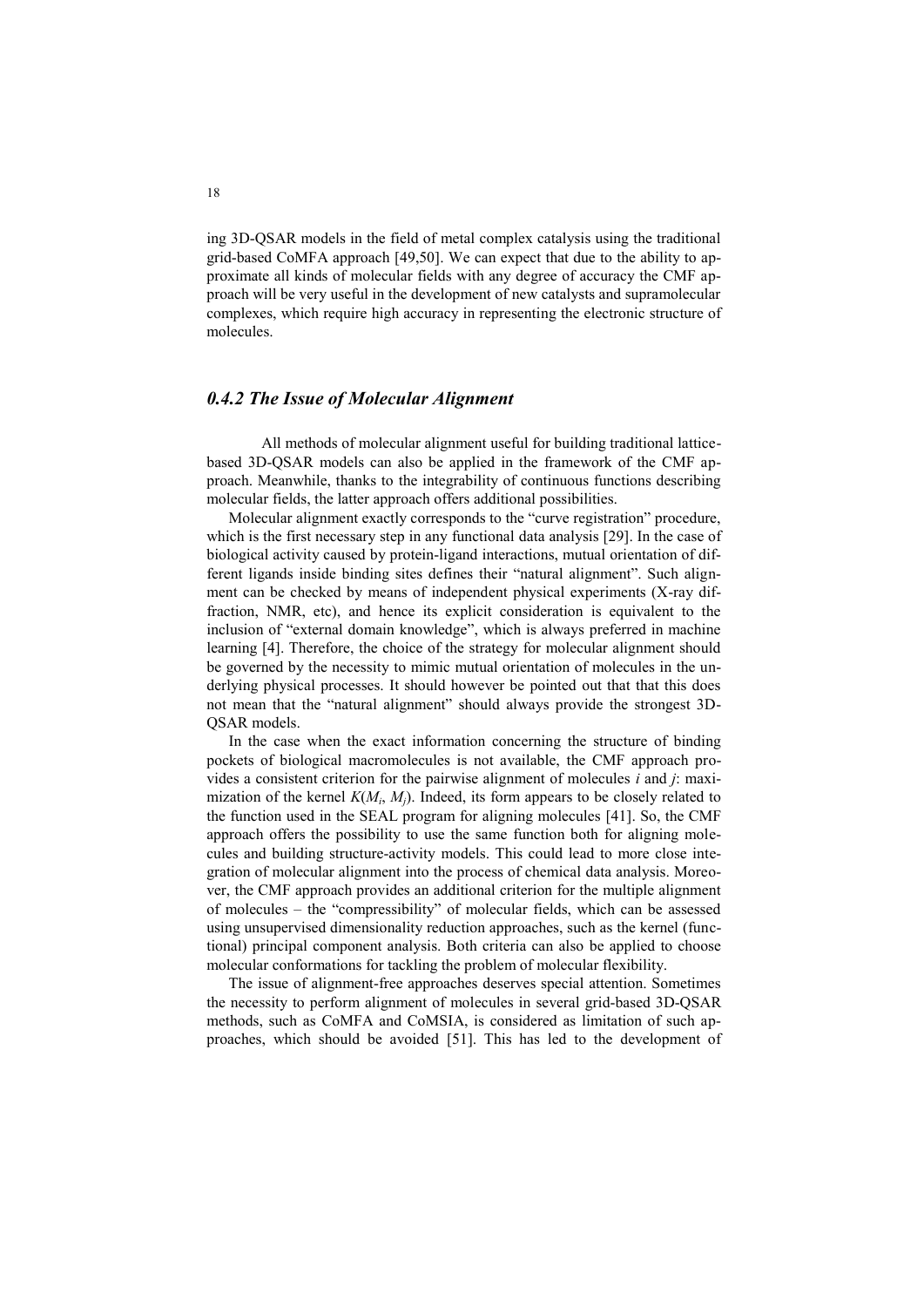alignment-free approaches, such as those based on autocorrelation vectors [52], molecular moments (CoMMA) [53], 3D WHIM [54], EVA [51], GRIND [55], FLAP [56], VolSurf [57] descriptors, etc. The CMF approach provides a new kind of solutions based on the use of 3D-rotation invariant kernels [58,59] in the frame of the concept of invariant pattern recognition [60]. The feasibility of this approach results from the ability to apply the required integral transforms to continuous functions describing molecular fields.

### *0.4.3 Taking into account molecular flexibility*

A universal way of tackling the problem of molecular flexibility was suggested in paper [61] for kernel-based methods. It consists in averaging kernels over all conformations for each molecule. This approach is however computationally feasible only for very small number of conformations per molecule. Indeed, consideration of only 20 conformations for each molecule results in the necessity to consider 400 pairs of conformations in order to fill each cell in kernel matrix. In addition to huge computational burden, this approach does not solve the problem of alignment and therefore applicable only for alignment-free approaches.

The CMF approach can offer an alternative solution to this problem. Instead of using discrete sets of "representative" conformations, one can consider for each molecule an infinite number of conformations organized into a continuous manifold, so-called "conformational space". This provides the ability to apply functional data analysis not only to molecular fields but also to molecular geometry in a consistent way. Such "conformational space" can be described by means of some probability density function (*pdf*) in 3N-dimensional Euclidean space, where N is the number of atoms in the molecule under study. Having applied several approximations from the arsenal of statistical physics, one can obtain the following expression for calculating atomic kernels instead of Eq. 0.6:

$$
k_f(A_{il}, A_{jm}) = w_{fil} w_{jm} \sqrt{\frac{\pi^3}{(\alpha_f)^3}} \int_{\Re^3 \Re^3} \exp(-\frac{\alpha_f}{4} \left\| \mathbf{r}_{il} - \mathbf{r}_{jm} \right\|^2) p(\mathbf{r}_{il}) p(\mathbf{r}_{jm}) d\mathbf{r}_{il} d\mathbf{r}_{jm}
$$
(0.11)

where  $p(\mathbf{r}_{il})$  is the one-particle *pdf* for atom *l* in molecule *i*. In order to compute all necessary *pdf*, one should perform molecular dynamics or Monte-Carlo studies for all molecules, collect conformations along trajectories, align them (e.g., using the common template), and apply the GMM algorithm [62] to approximate *pdf* for each atom as a mixture of several Gaussian functions. In this case the integral in Eq. 0.11 contains the product of Gaussian functions and hence can be computed analytically. Therefore, due to easy integrability of continuous molecular field functions, it is possible to build models taking into account the whole "conformational spaces". For modeling receptor-ligand interactions, it is important to per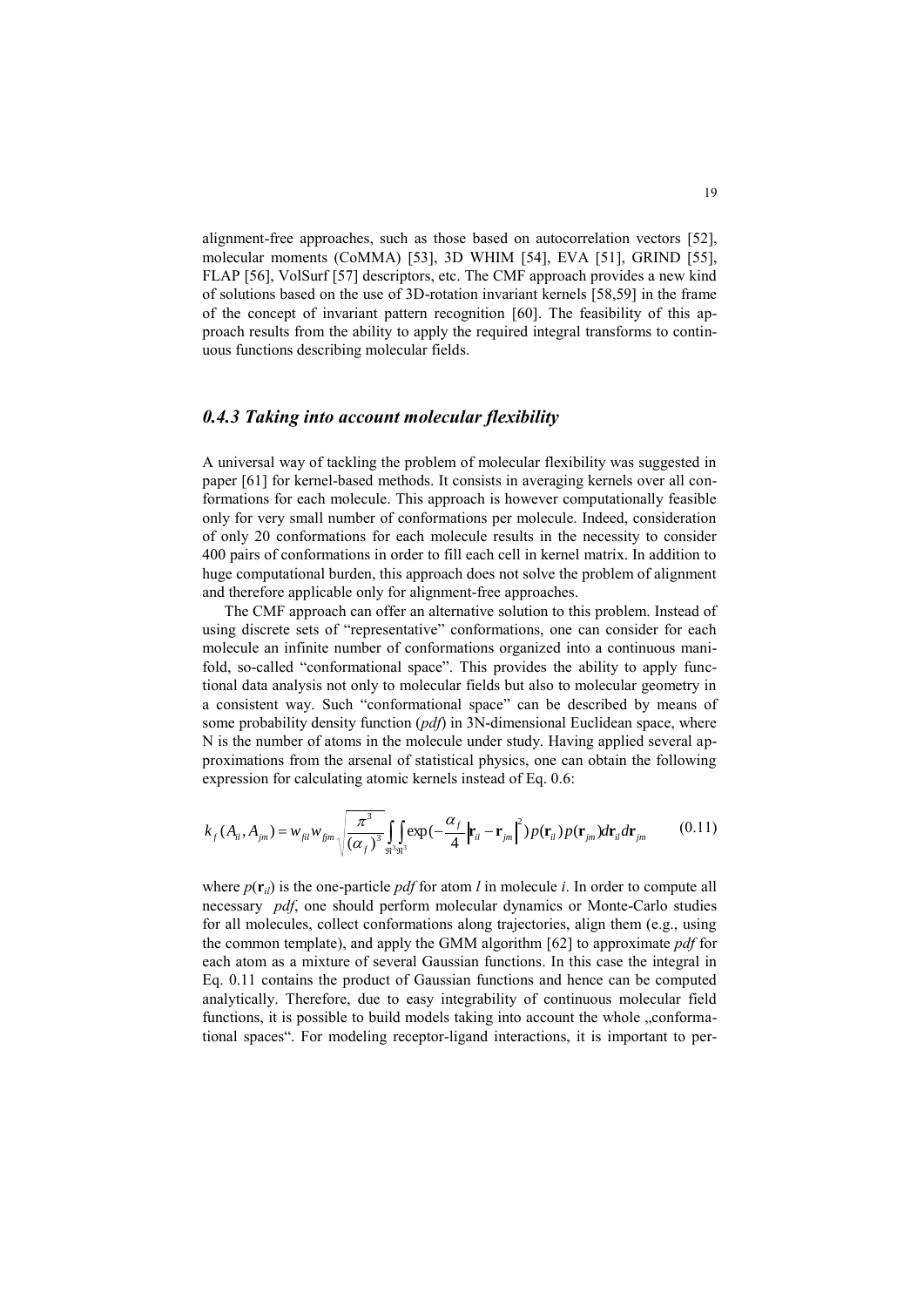form molecular dynamics simulations of ligands either inside the binding pockets or using their simplified surrogates. In the simplest case this amounts to choosing a single "biologically active" conformation from the results of molecular docking.

### *0.4.4. Prediction of physico-chemical properties*

It is expected that the CMF approach will be extended to predict physico-chemical properties of chemical compounds and their supramolecular complexes. The theoretical possibility of this follows from the following analysis.

Due to the ability to apply methods of functional analysis, continuous molecular fields can be tailored for solving many different tasks in chemoinformatics. Consider, for example, prediction of physic-chemical properties in diverse datasets. In this case, "natural alignment" corresponds to the uniform probability of molecules to adopt any possible mutual orientation. Therefore, kernel *Kf*(M*<sup>i</sup>* , M*j*) describing the similarity between the molecular fields of the *f*th type for the *i*th and *j*th molecules can be computed by averaging over all possible mutual orientations:

$$
K_f(M_i, M_j) = \sum_{l} \sum_{m} \iiint k_f(A_{il}, A_{jm}) d^3 \mathbf{r}_{jm} = \frac{8\pi^3}{(\alpha_f)^3} \sum_{l} \sum_{m} w_{fil} w_{ljm} \quad (0.12)
$$

The resulting kernel does not depend on molecular geometry, although it includes all constants describing continuous molecular fields. This kernel can be considered as a particular case of the molecular convolution kernels for which the ability to model additive physicochemical properties was shown by us earlier [63]. Extension to the case of modeling metal complexation would require integration over only two angles  $\theta$  and  $\varphi$  of spherical coordinate system, whereas for modeling cyclodextrine complexation it is sufficient to integrate over the single angle *φ* of the cylindric coordinate system, as follows from consideration of the "natural alignment" in each of these systems. One can show that in these cases all necessary integrals can be taken in analytical form using Bessel functions. Such universality and flexibility results from integrability of continuous molecular fields. This opens a direct way to extending the CMF approach to predicting physico-chemical properties of chemical compounds.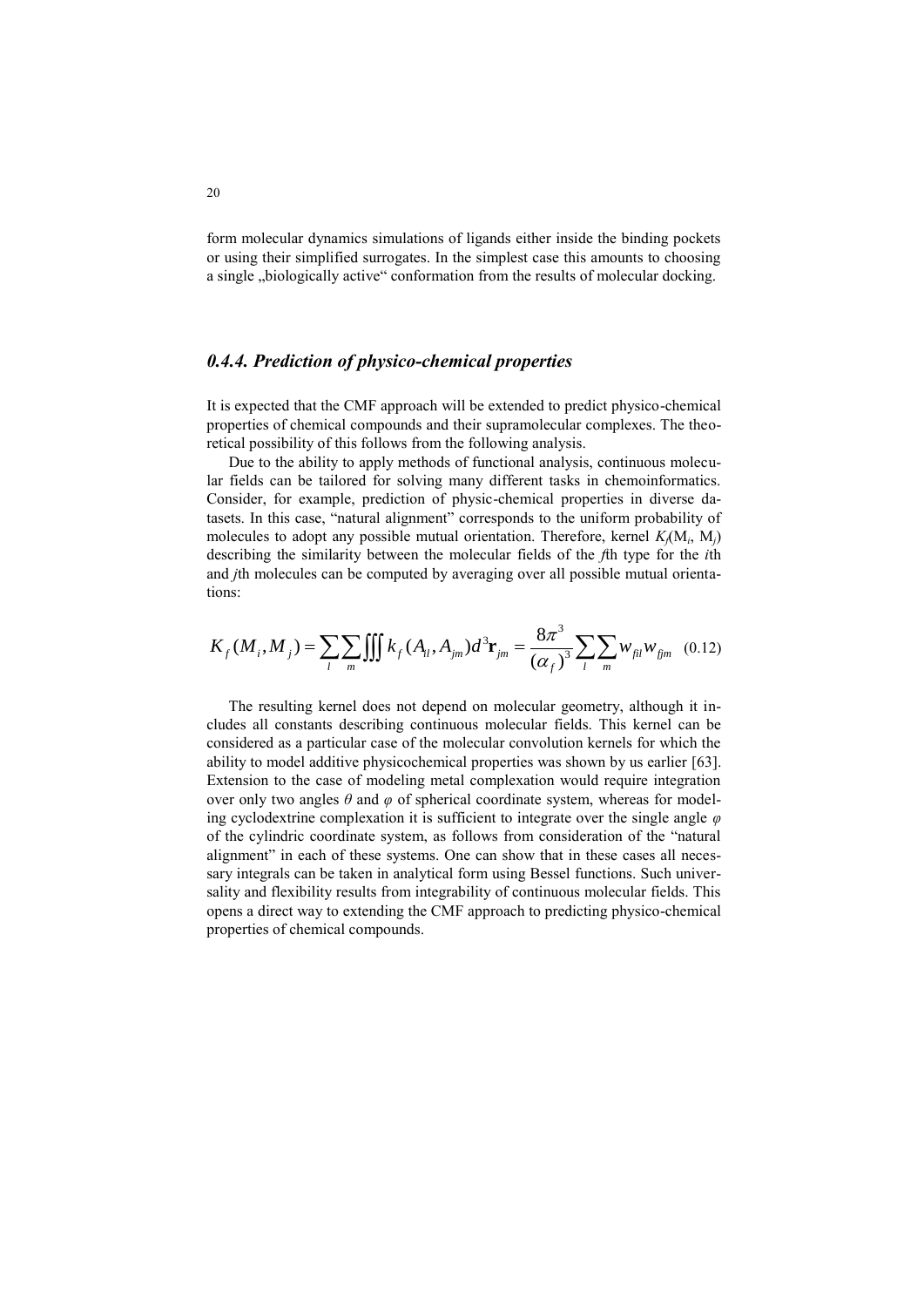### *0.4.5 Taking into account different ionization states, tautomers and conformers*

The CMF approach can be extended to the case of the existence of several tautomers, ionization (protonation) states and conformers by replacing the Eq. 0.5 with its more general form:

$$
\rho_{fil}(\mathbf{r}) = \sum_{s} v_s \sum_{t} v_{st} \sum_{c} v_{stc} w_{fil} \exp(-\frac{1}{2}\alpha_f \left\|\mathbf{r} - \mathbf{r}_{il}\right\|^2), \tag{0.13}
$$

where index *s* counts different ionization (protonation) states, index *t* counts tautomers, index *c* counts conformers,  $v_s$  is the population of the ionization state *s*,  $v_{si}$ is the relative population of tautomer *t* in ionization state *s*, while  $v_{\text{stc}}$  is the relative population of the conformer c of the molecule in ionization state *s* and in tautomeric state *t*. Populations  $v_s$ ,  $v_{st}$  and  $v_{stc}$  can be assessed using molecular modeling simulations.

### *0.4.6 Further extension of the approach to encompass biological macromolecules and their interactions with both macro- and small molecules*

One of the most promising ways to develop further the CMF approach is its further extension to the description of the binding sites of biomolecules and their interactions with ligands. This seems to be feasible, because molecular fields of biological targets are identical by their nature to those of small ligands. Because of this, many of the approaches and methods originally developed for working with small molecules can be transferred to biological macromolecules.

One can suggest several ways of conducting research in this direction. First, kernels for comparing molecular fields of biological targets (or their binding sites) could be constructed in exactly the same way as it has been done small molecules and described in this paper. By combining them with various kernel machine learning methods, various regression, classification, novelty detection, ranking and dimensionality reductions tasks could be formulated and solved for biological macromolecules and their binding sites. This could lead to promising applications in biology-related sciences.

Second, kernels for protein-ligand pairs can be constructed by combining kernels for small molecules (ligands) and kernels for macromolecules (proteins), as it was done by Erhan *et al* [64], Faulon *et al* [65], Jacob and Vert [66], and Bajorath *et al* [67]. The main advantage of using continuous molecular fields in this case is that this approach can be applied consistently to construct kernels for both small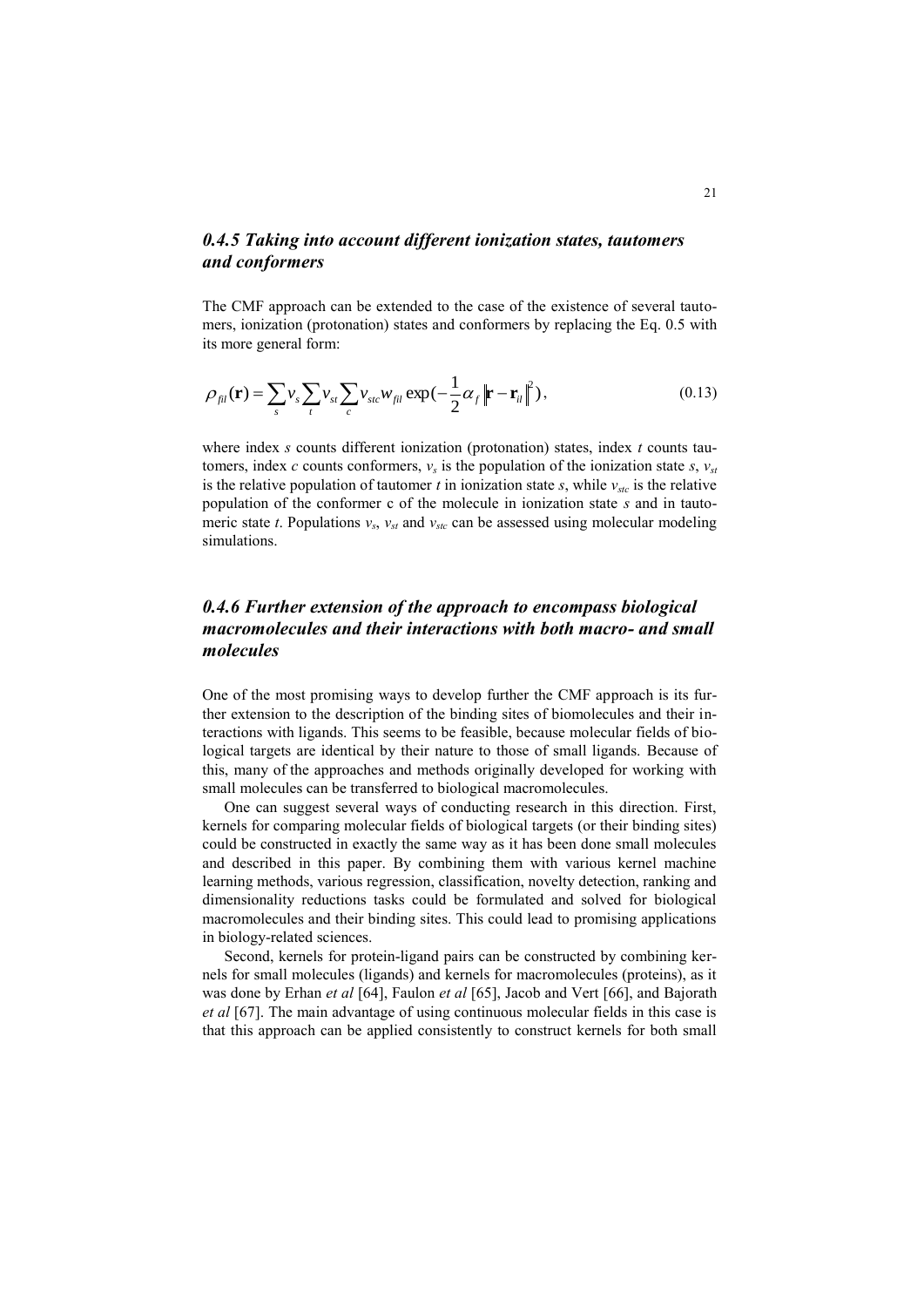organic and big biological macromolecules using the same typed of molecular fields. Thanks to this, the same data analysis methods could be used to describe also protein-peptide, protein-protein, protein-DNA, protein-RNA interactions, as well as properties of peptides and proteins with non-standard residues.

Third, kernels for protein-ligand interactions can be constructed in the frame of the CMF approach by encapsulating products of molecular fields of ligand and protein into kernels. Such combined kernels could easily be used in conjunction with various kernel machine learning methods to solve different task relating to protein-ligand interactions.

It is expected that the results obtained in this direction might be useful in the field of chemogenomics for target profiling, in bioinformatics and proteomics for classifying and annotating protein macromolecules and their binding sites by considering and comparing their molecular fields, and in system biology for predicting interaction graphs for biomolecules, and in drug design.

#### *0.4.7 Integration of approaches to prevent the model selection bias*

As it has already been discussed, one of the drawbacks of the CMF approach in its present state is the danger of over-fitting because of the model selection bias [68]. Several ways to prevent this phenomenon have been suggested in literature, including Bayesian regularization of hyper-parameters [69] and hyper-parameter averaging [70]. Algorithms of multiple kernel learning [71] might also be useful in this case. For small datasets the preferred solution would be to apply the full Bayesian approach [62], where the hyper-parameters are integrated out rather than optimized. Integration of approaches to prevent the model selection bias is one of the most important tasks for further development of the CMF approach.

### *0.4.8 Combining with different machine learning methods*

The CMF approach is easily extensible tanks to its modularity. By combining different types of molecular fields, different types of kernels with different types of kernel-based machine learning methods, one can obtain various methods for building SAR/QSAR/QSPR models and conducting virtual screening. Although some of such methods may be similar to the existing ones, nonetheless it is likely that some of them will be fundamentally novel approaches. Table 0.7 lists different tasks being solved by kernel-based machine learning methods, the names of such methods, and the roles that the CMF approach could play in conjunction with them in chemoinformatics. The first row in this table deals with the regression task considered in this paper. The second row concerns the use of molecular kernels in combination with one-class classification kernel-based methods for conducting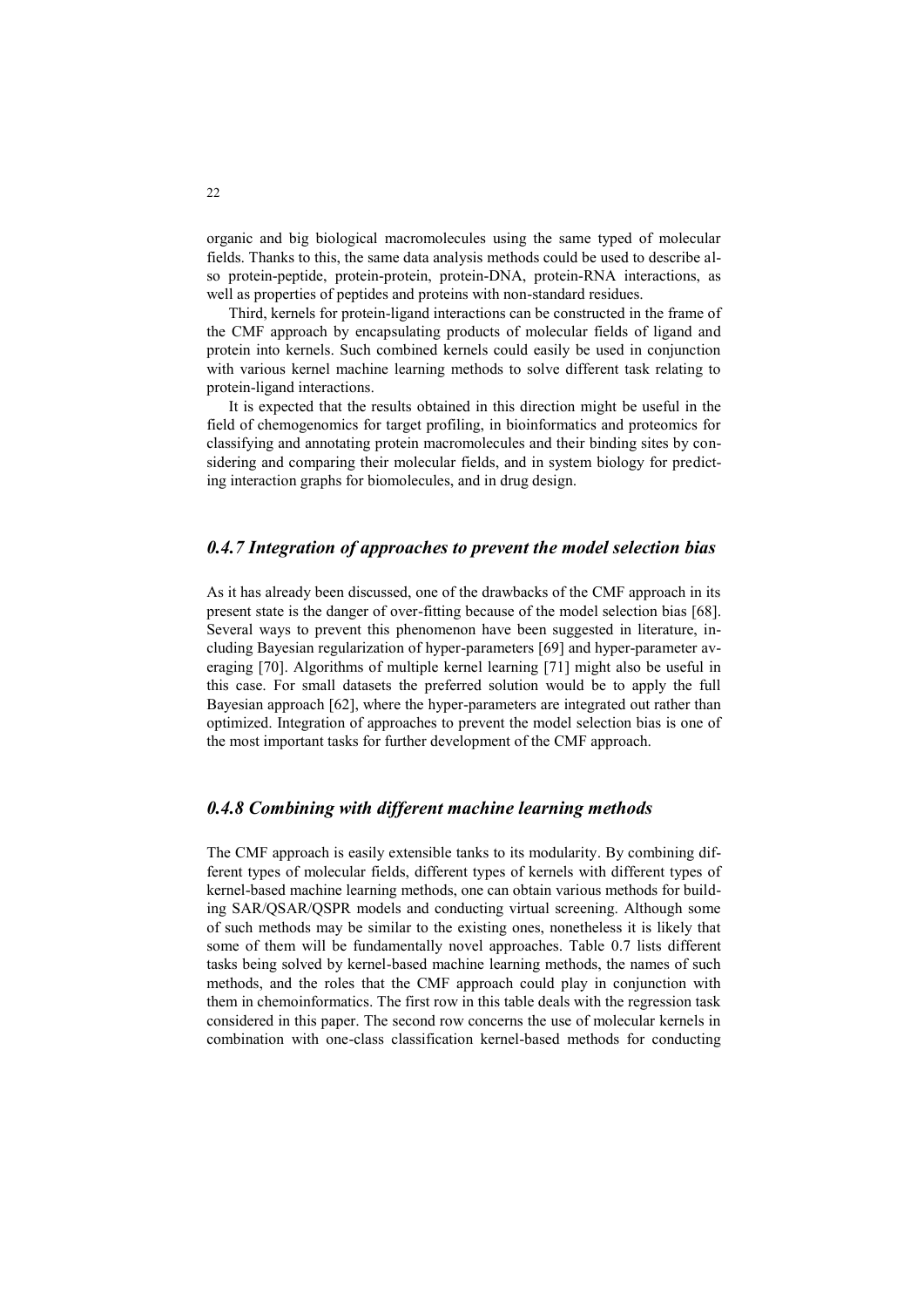virtual screening based on the similarity of molecular fields. The feasibility of this approach has already been proved by us, see preliminary communication [12]. The rest of the table shows the promising directions for further development of the CMF approach.

| Machine Learning Task                              | Machine Learning<br>Methods                                                                                                                                                                          | Role in Chemoinformatics                                                                                                                                 |
|----------------------------------------------------|------------------------------------------------------------------------------------------------------------------------------------------------------------------------------------------------------|----------------------------------------------------------------------------------------------------------------------------------------------------------|
| Regression                                         | Support Vector Regres- QSAR/QSPR<br>sion (SVR) [5], Kernel<br>Ridge Regression<br>(KRR) [9], Kernel Par-<br>tial Least Squares<br>(KPLS) [27], Gaussian<br>Processes for Regression<br>$(GP-R)$ [10] |                                                                                                                                                          |
| One-class classification<br>(novelty detection)    | tor Machine (1-SVM)<br>[11], Support Vector<br>Data Description<br>(SVDD) [72]                                                                                                                       | One-Class Support Vec- Virtual screening based of<br>similarity of molecular fields                                                                      |
| Binary and multi-class<br>classification           | Support Vector Ma-<br>chines (SVM) [8],<br>Gaussian Processes for<br>Classification (GP-C)<br>[10]                                                                                                   | Classification of chemical<br>compounds (active/inactive),<br>predicting profiles of biologi-<br>cal activity for chemical<br>compounds                  |
| Dimensionality reduction<br>and data visualization | Kernel Principal Com-<br>ponent Analysis<br>(KPCA) [6], Kernel Fea-<br>ture Analysis (KFA)<br>$[73]$                                                                                                 | Drawing maps of chemical<br>space                                                                                                                        |
| Cluster analysis                                   | Kernel k-means [74]                                                                                                                                                                                  | Classification of chemical<br>compounds by mechanism of<br>action (including binding<br>mode)                                                            |
| Canonical correlation                              | $[75]$                                                                                                                                                                                               | Kernel Canonical Corre-Relationships between mo-<br>lation Analysis (KCCA) lecular fields of ligands and<br>molecular fields of their bind-<br>ing sites |

**Table 0.7.** The use of CMF in conjunction with different kernel-based machine learning methods<br>Machine Learning ek Machine Learning Role in Chemoinformatics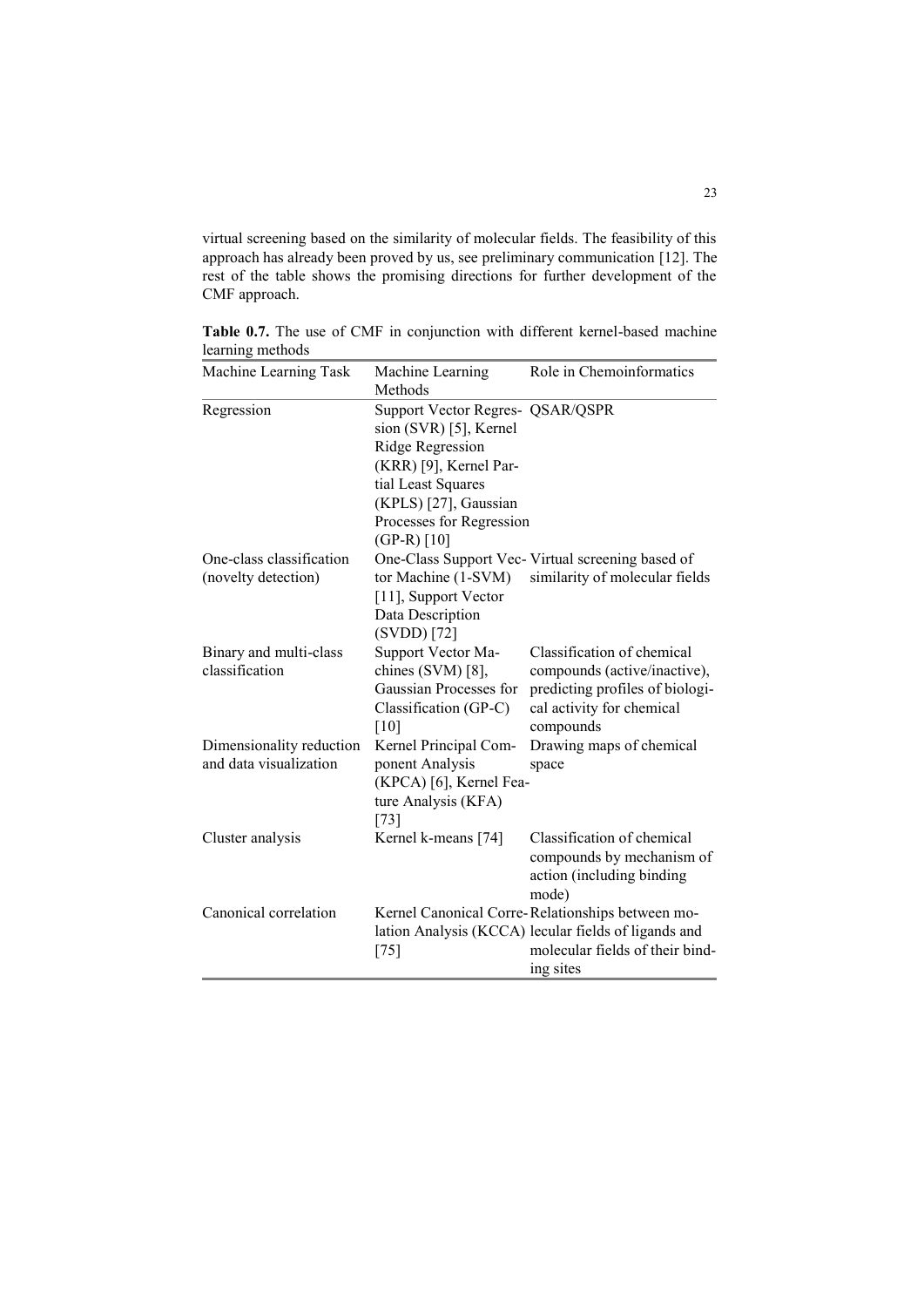#### **0.4 Conclusion**

The CMF approach describes molecules by ensemble of continuous functions (molecular fields), instead of finite sets of molecular descriptors (such as interaction energies computed at grid nodes). The potential advantages of this approach results from the ability to approximate electronic molecular structures with any desirable accuracy level, the ability to leverage the valuable information contained in partial derivatives of molecular fields (otherwise lost upon discretization) to analyze models and enhance their predictive performance, the ability to apply integral transforms to molecular fields and models, etc.

The most attractive features of the CMF approach are its versatility and universality. By combining different types of molecular fields and methods of their approximation, different types of kernels with different types of kernel-based machine learning methods, it is possible to present lots of existing methods in chemoinformatics and medicinal chemistry as particular cases within a universal methodology. The CMF methodology can easily be extended to building classification and novelty detection models, visualizing them, performing virtual screening, processing diverse datasets.

We see the following main directions for further development of the CMF approach: introduction of additional types of molecular fields, including conceptual DFT molecular fields; tackling the issue of molecular alignment and flexibility; taking into account molecular flexibility; prediction of physicо-chemical properties of chemical compounds; taking into account different ionization states of molecules, their tautomers and conformers; extension of the approach to work with biological macromolecules and supramolecular complexes; integration of special approaches for preventing model selection bias; combining with different machine learning methods aimed at solving various tasks.

**Acknowledgments.** The authors thank Prof. Yu.A.Ustynyuk for stimulating discussion and advice. The authors also thank Prof. A.Varnek and Dr. G.Marcou for valuable comments regarding the developed approach. This work was supported by Russian Foundation for Basic Research (Grant 13-07-00511).

### **References**

1. Varnek A, Baskin II (2011) Chemoinformatics as a Theoretical Chemistry Discipline. Mol Inf 30 (1):20-32. doi:10.1002/minf.201000100

2. Gasteiger J, Engel T (2003) Chemoinformatics: A Textbook. Wiley-VCH, Weinheim

3. Gasteiger J (2003) Handbook of Chemoinformatics: From Data to Knowledge. Wiley-VCH, Weinheim

4. Varnek A, Baskin I (2012) Machine Learning Methods for Property Prediction in Chemoinformatics: Quo Vadis? J Chem Inf Mod 52 (6):1413-1437. doi:10.1021/ci200409x

24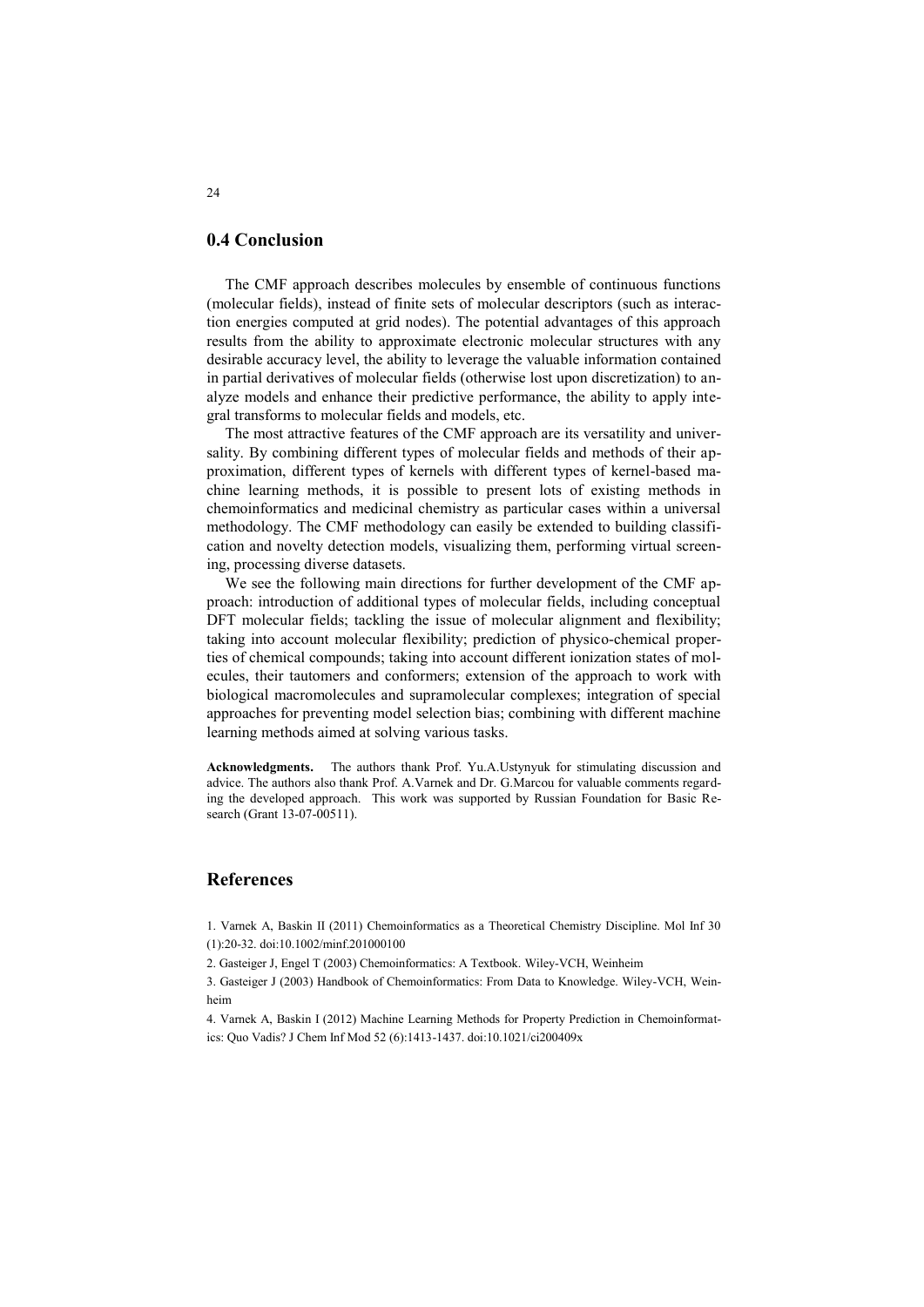5. Vapnik V (1998) Statistical Learning Theory. Wiley-Interscience, New York

6. Schölkopf B, Smola AJ (2002) Learning with Kernels: Support Vector Machines, Regularization, Optimization, and Beyond. MIT Press, Cambridge, MA; London, England

7. Zhokhova NI, Baskin II, Bakhronov DK, Palyulin VA, Zefirov NS (2009) Method of continuous molecular fields in the search for quantitative structure-activity relationships. Dokl Chem 429 (1):273- 276

8. Cortes C, Vapnik V (1995) Support-vector networks. Mach Learn 20 (3):273-297. doi:10.1007/bf00994018

9. Saunders C, Gammerman A, Vovk V (1998) Ridge regression learning algorithm in dual variables. In: Proceedings of the Fifteenth International Conference on Machine Learning (ICML-98). Morgan Kaufmann, pp 515-521

10. Rasmussen CE, Williams CKI (2006) Gaussian Processes in Machine Learning. Adaptive Computation and Machine Learning. The MIT Press, Cambridge, Massachusetts

11. Schölkopf B, Platt JC, Shawe-Taylor J, Smola AJ, Williamson RC (2001) Estimating the support of a high-dimensional distribution. Neural Comput 13 (7):1443-1471

12. Karpov PV, Baskin II, Zhokhova NI, Zefirov NS (2011) Method of continuous molecular fields in the one-class classification task. Dokl Chem 440 (2):263-265

13. Karpov PV, Baskin II, Zhokhova NI, Nawrozkij MB, Zefirov AN, Yablokov AS, Novakov IA, Zefirov NS (2011) One-class approach: models for virtual screening of non-nucleoside HIV-1 reverse transcriptase inhibitors based on the concept of continuous molecular fields. Russ Chem Bull 60 (11):2418-2424. doi:10.1007/s11172-011-0372-8

14. Kubinyi H (ed) (2000) 3D QSAR in Drug Design: Volume 1: Theory Methods and Applications (Three-Dimensional Quantitative Structure Activity Relationships). Kluwer/Escom, Dordrecht, Netherlands

15. Kubinyi H, Folkers G, Martin YC (eds) (2002) 3D QSAR in Drug Design. Volume 2: Ligand-Protein Interactions and Molecular Similarity. Kluwer Academic Publishers, Dordrecht

16. Kubinyi H, Folkers G, Martin YC (eds) (2002) 3D QSAR in Drug Design. Volume 3: Recent Advances. Kluwer Academic Publishers, Dordrecht

17. Cramer RD, Patterson DE, Bunce JD (1988) Comparative molecular field analysis (CoMFA). 1. Effect of shape on binding of steroids to carrier proteins. J Am Chem Soc 110 (18):5959-5967. doi:doi:10.1021/ja00226a005

18. Testa B, Carrupt PA, Gaillard P, Billois F, Weber P (1996) Lipophilicity in molecular modeling. Pharmaceut Res 13 (3):335-343. doi:10.1023/a:1016024005429

19. Kim KH, Greco G, Novellino E, Silipo C, Vittoria A (1993) Use of the hydrogen bond potential function in a comparative molecular field analysis (CoMFA) on a set of benzodiazepines. J Comput-Aided Mol Des 7 (3):263-280

20. Waller CL, Marshall GR (1993) Three-dimensional quantitative structure-activity relationship of angiotesin-converting enzyme and thermolysin inhibitors. II. A comparison of CoMFA models incorporating molecular orbital fields and desolvation free energies based on active-analog and complementary-receptor-field alignment rules. J Med Chem 36 (16):2390-2403

21. Kellogg GE (1996) E-state fields: Applications to 3D QSAR. J Comput-Aided Mol Des 10 (6):513- 520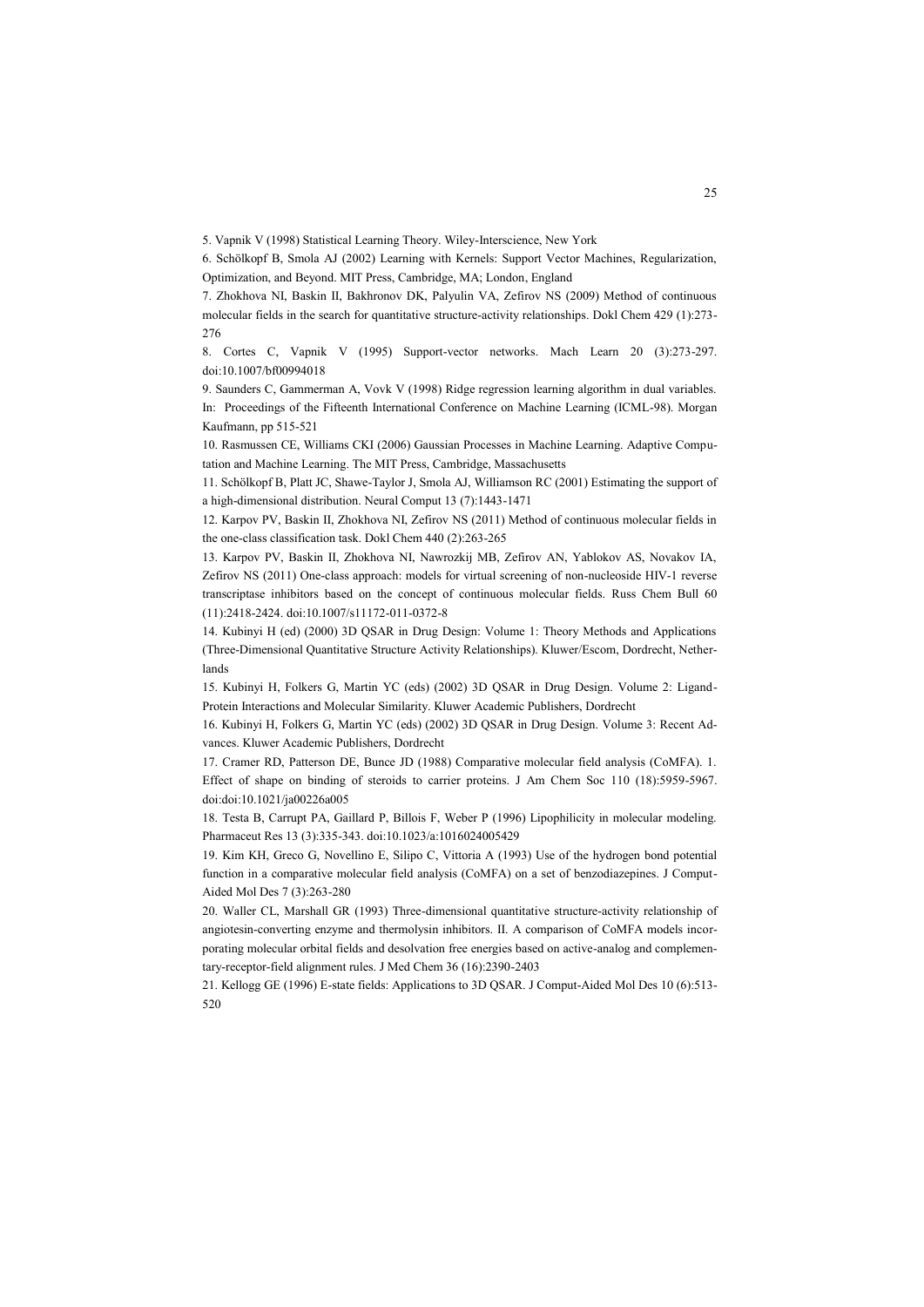22. Kroemer RT, Hecht P (1995) Replacement of steric 6-12 potential-derived interaction energies by atom-based indicator variables in CoMFA leads to models of higher consistency. J Comput-Aided Mol Des 9 (3):205-212

23. Klebe G, Abraham U (1999) Comparative molecular similarity index analysis (CoMSIA) to study hydrogen-bonding properties and to score combinatorial libraries. J Comput-Aided Mol Des 13 (1):1- 10

24. Goodford P (2006) The Basic Principles of GRID. In: Cruciani G (ed) Molecular Interaction Fields. Applications in Drug Discovery and ADME Prediction. Methods and Principles in Medicinal Chemistry, vol 27. Wiley-VCH, Weinheim, pp 3-26

25. Höskuldsson A (1988) PLS regression methods. J Chemometrics 2 (3):211-228

26. Fradera X, Amat L, Besalu E, Carbo-Dorca R (1997) Application of molecular quantum similarity to QSAR. Quant Struct-Act Rel 16 (1):25-32

27. Rosipal R, Trejo LJ (2002) Kernel partial least squares regression in Reproducing Kernel Hilbert Space. J Mach Learn Res 2 (2):97-123. doi:10.1162/15324430260185556

28. Baskin II, Tikhonova IG, Palyulin VA, Zefirov NS (2003) Selectivity Fields: Comparative Molecular Field Analysis (CoMFA) of the Glycine/NMDA and AMPA Receptors. J Med Chem 46 (19):4063- 4069

29. Ramsay JO, Silverman BW (2005) Functional Data Analysis. Springer Series in Statistics, 2nd edn. Springer, New York, NY, USA

30. Baskin II, Kireeva N, Varnek A (2010) The One-Class Classification Approach to Data Description and to Models Applicability Domain. Mol Inf 29 (8-9):581-587. doi:10.1002/minf.201000063

31. DePriest SA, Mayer D, Naylor CB, Marshall GR (1993) 3D-QSAR of angiotensin-converting enzyme and thermolysin inhibitors: a comparison of CoMFA models based on deduced and experimentally determined active site geometries. J Am Chem Soc 115 (13):5372-5384. doi:10.1021/ja00066a004

32. Sutherland JJ, O'Brien LA, Weaver DF (2004) A Comparison of Methods for Modeling Quantitative Structure-Activity Relationships. J Med Chem 47 (22):5541-5554

33. Gohlke H, Klebe G (2002) DrugScore Meets CoMFA: Adaptation of Fields for Molecular Comparison (AFMoC) or How to Tailor Knowledge-Based Pair-Potentials to a Particular Protein. J Med Chem 45 (19):4153-4170. doi:10.1021/jm020808p

34. Böhm M, Stüјrzebecher J, Klebe G (1999) Three-Dimensional Quantitative Structure-Activity Relationship Analyses Using Comparative Molecular Field Analysis and Comparative Molecular Similarity Indices Analysis To Elucidate Selectivity Differences of Inhibitors Binding to Trypsin, Thrombin, and Factor Xa. J Med Chem 42 (3):458-477. doi:10.1021/jm981062r

35. Besler BH, Merz KM, Kollman PA (1990) Atomic charges derived from semiempirical methods. J Comp Chem 11 (4):431-439. doi:10.1002/jcc.540110404

36. Gasteiger J, Marsili M (1980) Iterative partial equalization of orbital electronegativity-a rapid access to atomic charges. Tetrahedron 36 (22):3219-3228

37. Karpov PV, Baskin II, Palyulin VA, Zefirov NS (2011) Virtual screening based on one-class classification. Dokl Chem 437 (2):107-111

38. Karpov PV, Osolodkin DI, Baskin II, Palyulin VA, Zefirov NS (2011) One-class classification as a novel method of ligand-based virtual screening: The case of glycogen synthase kinase 3ОІ inhibitors. Bioorg Med Chem Lett 21 (22):6728-6731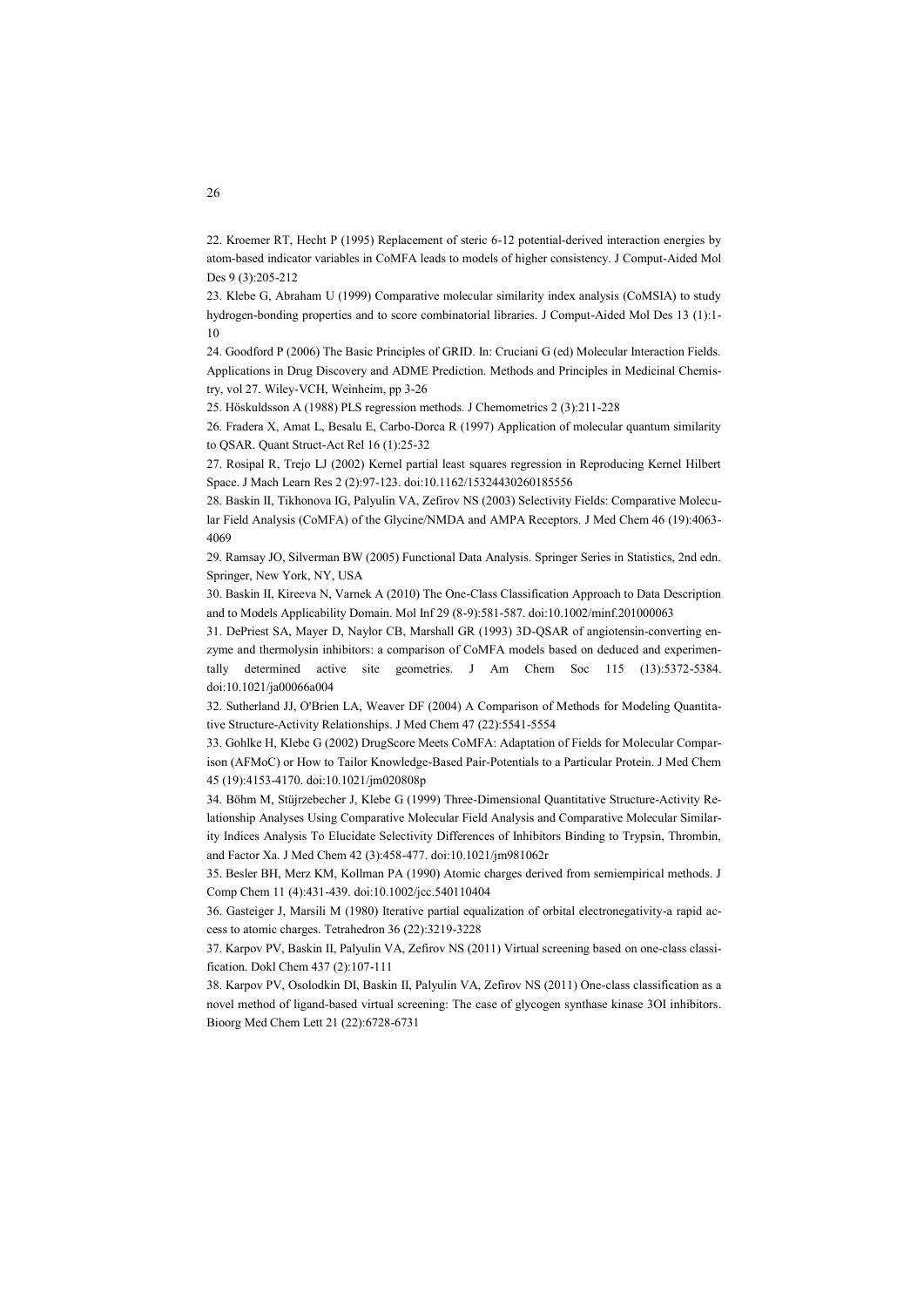39. Markou M, Singh S (2003) Novelty detection: A review - Part 1: Statistical approaches. Signal Process 83 (12):2481-2497

40. Markou M, Singh S (2003) Novelty detection: A review - Part 2:: Neural network based approaches. Signal Process 83 (12):2499-2521

41. Kearsley SK, Smith GM (1990) An alternative method for the alignment of molecular structures: Maximizing electrostatic and steric overlap. Tetrahedron Comput Methodol 3 (6 PART C):615-633

42. Chang C-C, Lin C-J (2001) LIBSVM : a library for support vector machines. ACM Trans Intel Syst Technol 2 (3):27:21-27:27

43. Huang N, Shoichet BK, Irwin JJ (2006) Benchmarking sets for molecular docking. J Med Chem 49 (23):6789-6801

44. Fawcett T (2006) An introduction to ROC analysis. Pattern Recogn Lett 27 (8):861-874

45. Maggiora GM (2006) On Outliers and Activity Cliffs Why QSAR Often Disappoints. J Chem Inf Mod 46 (4):1535-1535. doi:10.1021/ci060117s

46. Carbo-Dorca R, Besalu E (2006) Generation of Molecular Fields, Quantum Similarity Measures and Related Questions. J Math Chem 39 (3-4):495-510. doi:10.1007/s10910-005-9046-9

47. Van Damme S, Bultinck P (2009) 3D QSAR based on conceptual DFT molecular fields: Antituberculotic activity. J Mol Struct - THEOCHEM 943 (1-3):83-89. doi:10.1016/j.theochem.2009.10.031

48. Geerlings P, De Proft F, Langenaeker W (2003) Conceptual Density Functional Theory. Chemical Reviews 103 (5):1793-1874. doi:10.1021/cr990029p

49. Cruz V, Ramos J, Munoz-Escalona A, Lafuente P, Pena B, Martinez-Salazar J (2004) 3D-QSAR analysis of metallocene-based catalysts used in ethylene polymerisation. Polymer 45 (6):2061-2072. doi:10.1016/j.polymer.2003.12.059

50. Cruz VL, Ramos J, Martinez S, Munoz-Escalona A, Martinez-Salazar J (2005) Structure-Activity Relationship Study of the Metallocene Catalyst Activity in Ethylene Polymerization. Organometallics 24 (21):5095-5102. doi:10.1021/om050458f

51. Heritage TW, Ferguson AM, Turner DB, Willett P (1998) EVA: A Novel Theoretical Descriptor for QSAR Studies. In: Kubinyi H, Folkers G, Martin YC (eds) 3D QSAR in Drug Design. Ligand-Protein Complexes and Molecular Similarity vol 2. Kluwer Academic Publishers, London, pp 381-398 52. Wagener M, Sadowski J, Gasteiger J (1995) Autocorrelation of Molecular Surface Properties for Modeling Corticosteroid Binding Globulin and Cytosolic Ah Receptor Activity by Neural Networks. J Am Chem Soc 117 (29):7769-7775. doi:10.1021/ja00134a023

53. Silverman BD, Platt DE (1996) Comparative molecular moment analysis (CoMMA): 3D-QSAR without molecular superposition. J Med Chem 39 (11):2129-2140. doi:10.1021/jm950589q

54. Todeschini R, Gramatica P (1998) New 3D Molecular Descriptors: The WHIM theory and QSAR Applications. In: Kubinyi H, Folkers G, Martin YC (eds) 3D QSAR in Drug Design. Ligand-Protein Complexes and Molecular Similarity vol 2. Kluwer Academic Publishers, London, pp 355-380

55. Pastor M, Cruciani G, McLay I, Pickett S, Clementi S (2000) GRid-INdependent descriptors (GRIND): a novel class of alignment-independent three-dimensional molecular descriptors. J Med Chem 43 (17):3233-3243. doi:jm000941m

56. Baroni M, Cruciani G, Sciabola S, Perruccio F, Mason JS (2007) A common reference framework for analyzing/comparing proteins and ligands. Fingerprints for Ligands and Proteins (FLAP): Theory and application. J Chem Inf Mod 47 (2):279-294